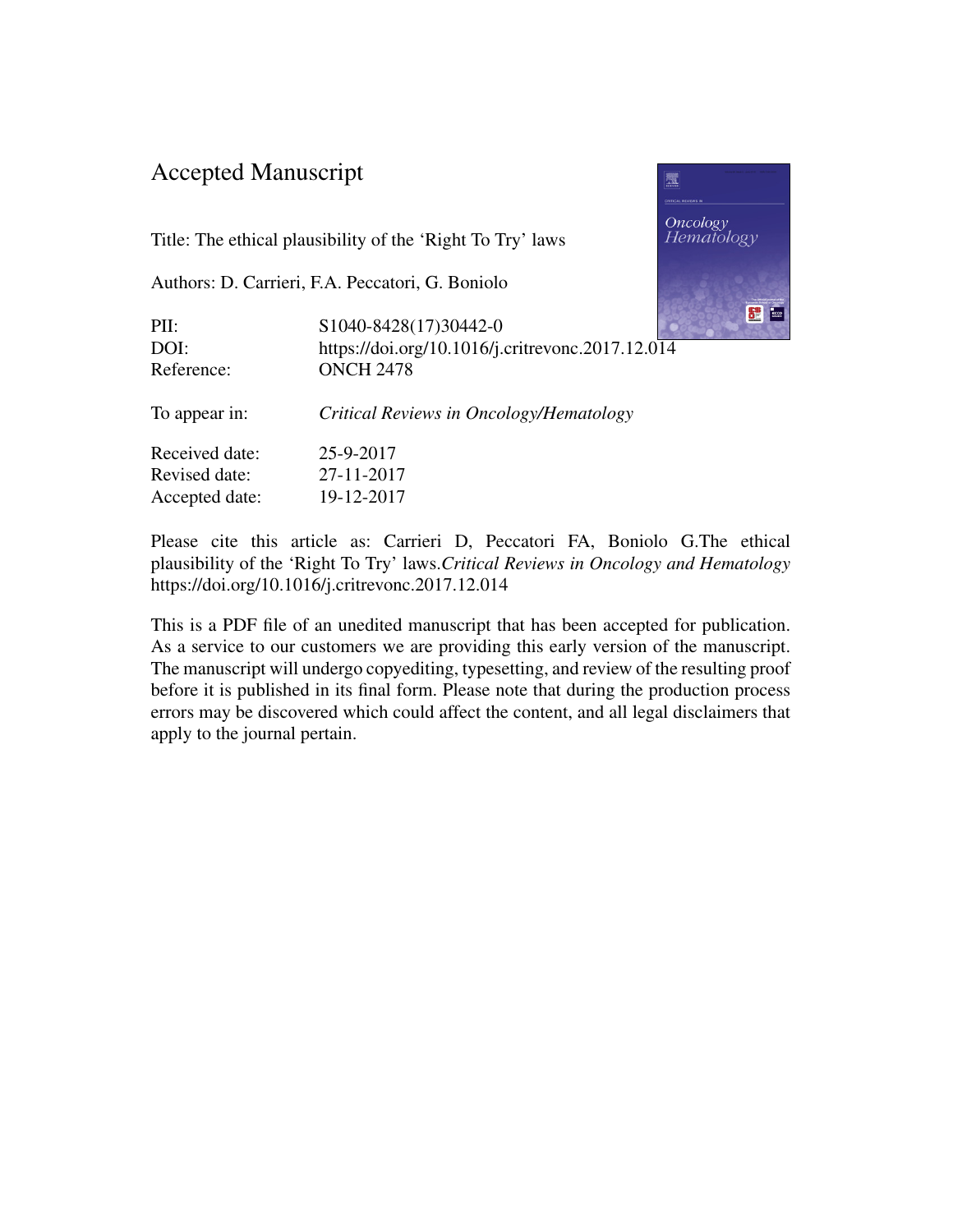### **The ethical plausibility of the 'Right To Try' laws.**

Carrieri D<sup>1</sup>, Peccatori FA<sup>2</sup>, Boniolo G<sup>3</sup>

<sup>1</sup> D. Carrieri, Egenis, The Centre for the Study of Life Sciences & Wellcome Centre for Cultures and Environments of Health, University of Exeter, UK; d.carrieri@exeter.ac.uk

 $2$  F.A. Peccatori, European School of Oncology and European Institute of Oncology, Milan, Italy; fpeccatori@eso.net and fedro.peccatori@ieo.it \*

<sup>3</sup>G. Boniolo, Dipartimento di Scienze Biomediche e Chirurgico Specialistiche, Università di Ferrara, Italia; giovanni.boniolo@unife.it

\*corresponding Author

### **Abstract**

 $\ddot{\phantom{a}}$ 

'Right To Try' (RTT) laws originated in the USA to allow terminally ill patients to request access to early stage experimental medical products directly from the producer, removing the oversight and approval of the Food and Drug Administration. These laws have received significant media attention and almost equally unanimous criticism by the bioethics, clinical and scientific communities. They touch indeed on complex issues such as the conflict between individual and public interest, and the public understanding of medical research and its regulation. The increased awareness around RTT laws means that healthcare providers directly involved in the management of patients with lifethreatening conditions such as cancer, infective, or neurologic conditions will deal more frequently with patients' requests of access to experimental medical products. This paper aims to assess the ethical plausibility of the RTT laws, and to suggest some possible ethical tools and considerations to address the main issues they touch. <sup>1</sup> D. Carrieri, Egenis, The Centre for the Study of Life Sciences & Wellcome Centre for<br>
Cultures and Environments of Health, University of Exeter, UK; <u>d.carrieri@exetenac uk</u><br>
<sup>2</sup> E.A. Peccetori, European School of Onc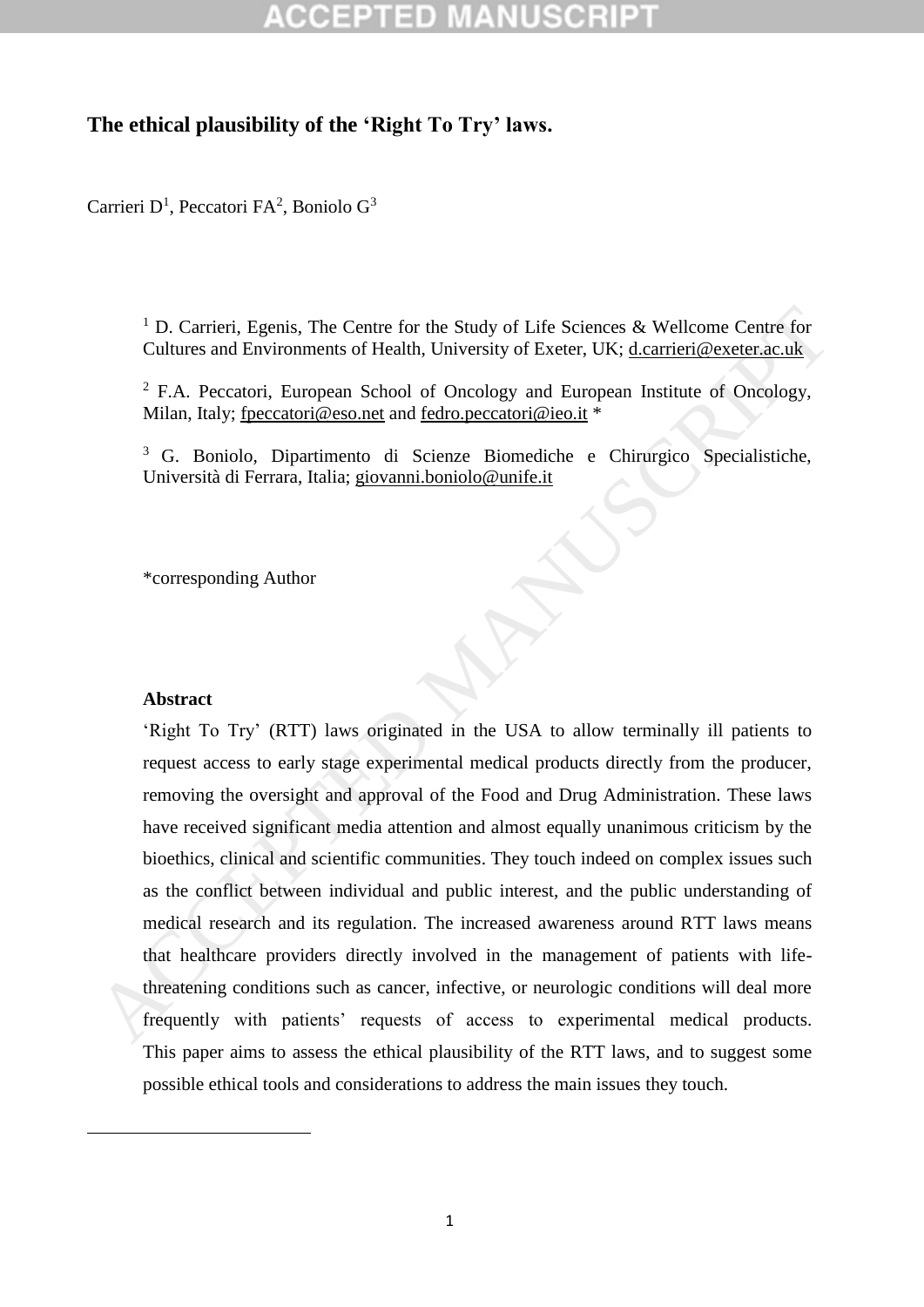### **Keywords**

Right to try laws, terminally ill patients, clinical ethics, clinical trials ethics, ethical counselling, trusted consent

### **1. Introduction**

The Right to Try (RTT) laws originated in USA in 2014 at the Goldwater Institute, a conservative libertarian public policy think-tank in Phoenix, Arizona (1). They allow terminally ill patients (patients in an advanced stage of a disease with an unfavorable prognosis and no known cure) to request access to early stage experimental (with asyet-unknown efficacy and adverse effects) medical products (drugs, treatments, biologics, and other medical devices), directly from the producer, removing the oversight and approval of the Food and Drug Administration (FDA). Although based on the Goldwater Institute's blueprint, they vary between different states. The main RTT laws requirements (2) are: **1. Introduction**<br>
The Right to Try (RTT) laws originated in USA in 2014 at the Goldwater Institute, a<br>
conservative libertarian public policy think-tank in Phoenix. Arizona (1). They allow<br>
terminally ill patients (patie

- The patient has a diagnosis of a terminal disease (which in some states includes permanent coma) and no other treatment options are available.
- The experimental product has passed Phase 1 safety testing and is at least in early Phase 2 safety and efficacy testing.
- The patient's healthcare provider (HCP) recommends the experimental medical product.
- The patient, or a designated guardian, has given informed consent to take this product

The HCPs are expected to give patients a description of the best and worst possible outcomes using an experimental treatment. However, the RTT laws absolve HCPs and producers (the pharmaceutical or biomedical company or manufacturer developing the product) from legal liability from any harm the experimental medical product can cause to patients. RTT laws are underpinned by the presumption of patients' capacity to weigh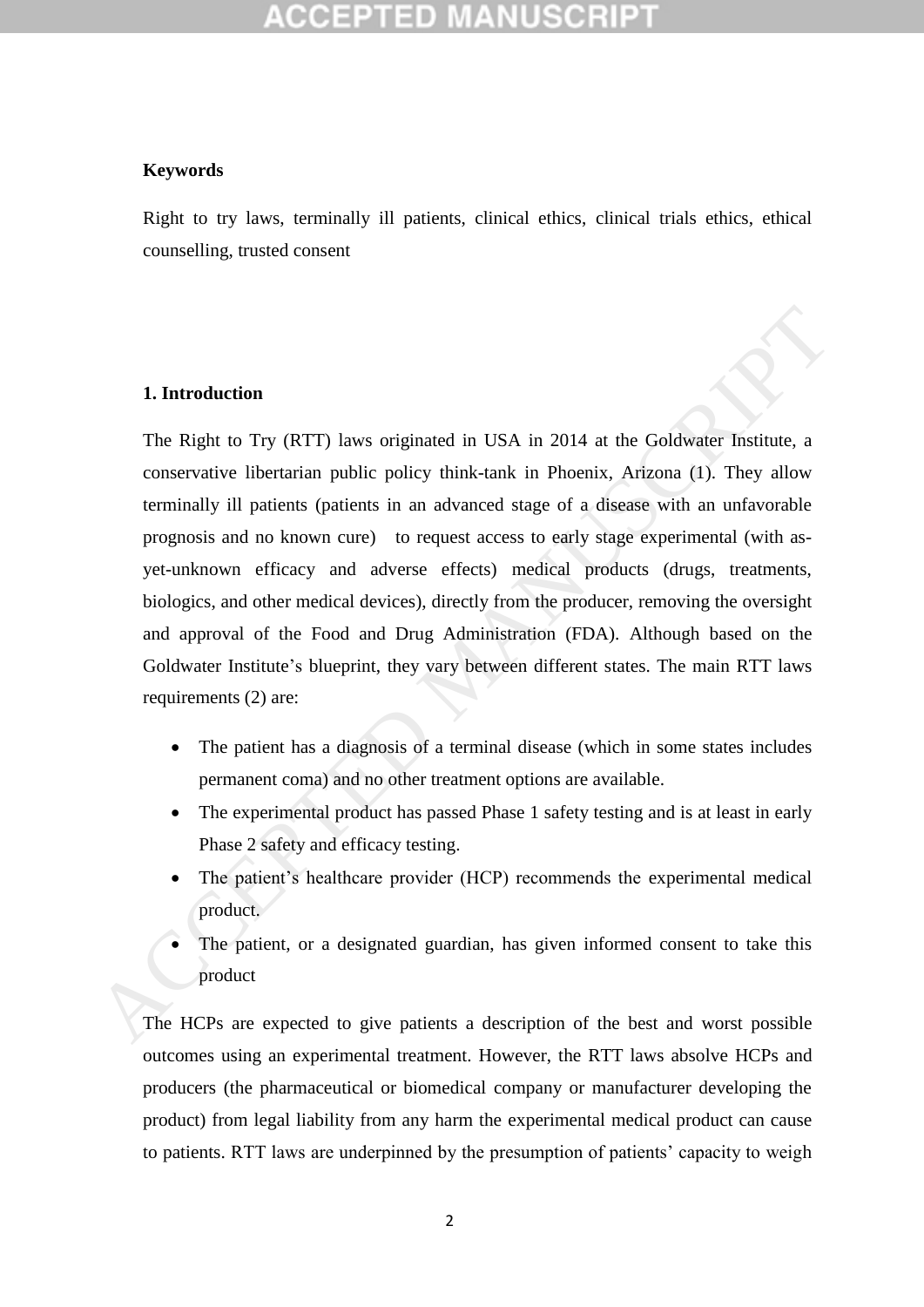# :GEPTED M

the risk and benefits and make informed medical decisions based on the information provided by their HCPs, and on their own values and desired outcomes.

The first RTT law was passed in Colorado in 2014, and currently (November 2017) there are RTT laws in place in 38 states<sup>4</sup>. RTT bills have been introduced by both Republicans and Democrats and they have passed with unanimous support. These laws have proved very popular and have received significant media attention. In contrast, they have also received almost equally unanimous criticism by experts in the bioethics, law, clinical and scientific communities (3).

### **1.1. Background: FDA Expanded Access**

Before entering the heart of the controversies, some background information is needed to understand the context in which RTT laws have emerged. When available treatments are ineffective, some patients with serious or terminal illnesses may wish to try experimental medical products, in the hope of receiving therapeutic benefit. The standard way to access such experimental products is by participating in a randomised control trial (RCT). As known, new medical products are not available to the public until they have been tested in Phase 3 of clinical trials; shown evidence of safety and efficacy; and gained approval from the FDA. This testing and approval process can take up to 10-15 years. RCTs also require specific eligibility criteria that may preclude certain patients from participation, and these criteria often exclude terminally ill patients because they are more likely to develop adverse outcomes, risking both their lives and to jeopardise the RCT. Currently RCT access is also limited by patient geographical location, with rural areas particularly penalised. Therefore, terminally ill patients who do not qualify for or do not have access to a RCT may die waiting for a medical product to be approved and accessible. Moreover, terminally ill patients who can access RCTs, may not wish to risk to take the 50% chance of being assigned to a control group (who often receives a placebo or an already approved treatment, which would be ineffective for such patients) and therefore not obtain timely access to the experimental medical product they seek. received almost equally unanimous criticism by experts in the bioethics, law, clinical and<br>scientific communities (3).<br>
1.1. Background: FDA Expanded Access<br>
Before entering the heart of the controversies, some background

These are among the main factors that have led some patients to seek experimental medical products on their own, also illegally from black or 'grey' markets (from other patients who sell their pills or share the ones they got in trials) (4). Since the 1970s, the

 $\overline{a}$ 

<sup>4</sup> http://righttotry.org/in-your-state/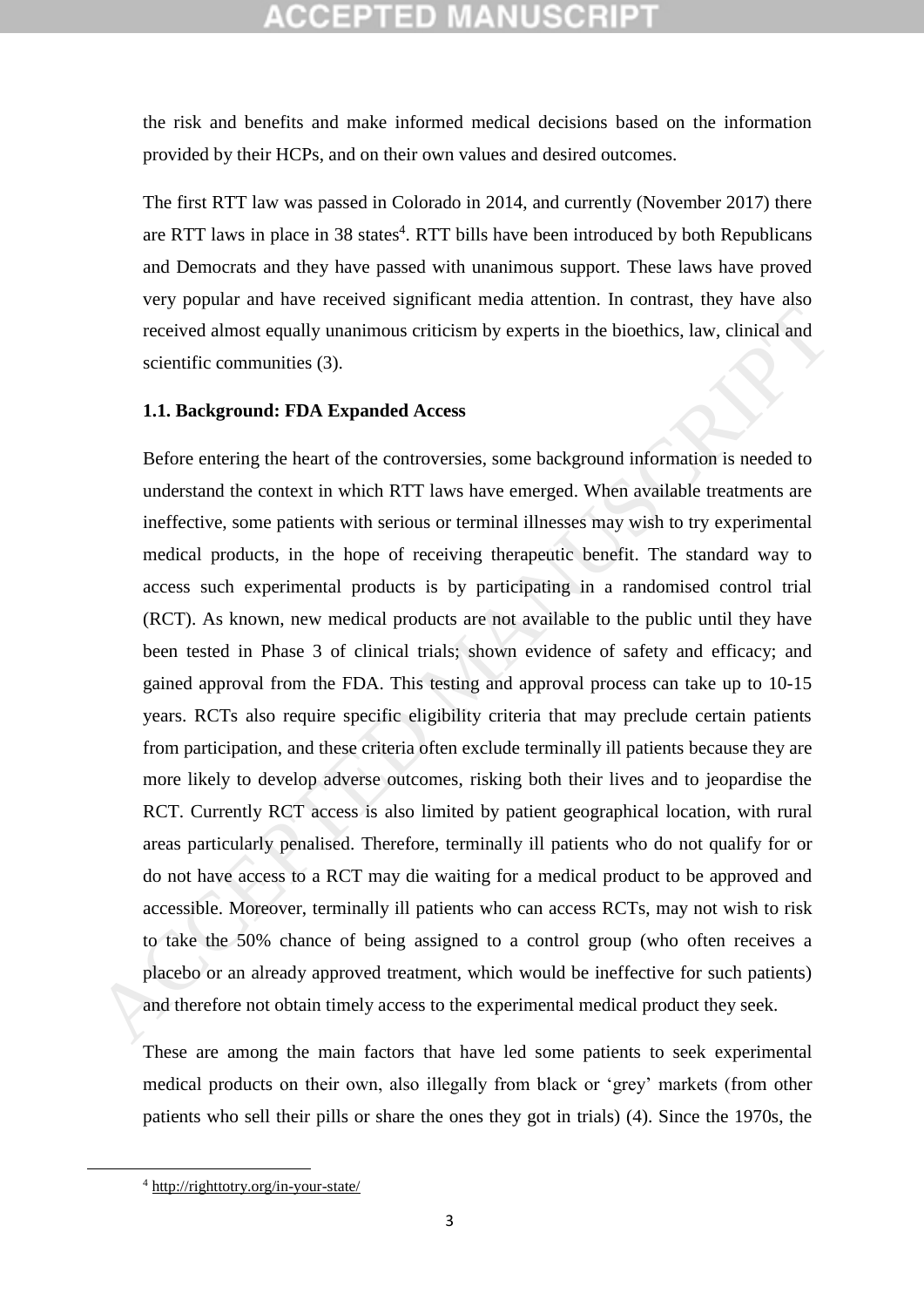# 12 H 2D)

American patients have also legally pressured the FDA to expand access to experimental medical products. Under current FDA regulations, patients with serious or lifethreatening conditions can apply for Expanded Access (EA) to experimental treatments outside of a clinical trial and before the experimental medical product has been approved by the  $FDA<sup>5</sup>$ . This requires approval by both the FDA and by an independent Institutional Review Board (IRB) at the hospital or institution where the treatment will be administered. The objective of the EA programme is to balance speed and safety of access for the requesting patient, without interfering with the conduct or completion of the RCT (5). Some important measures help to achieve this objective:

- The IRB acts as an independent third party whose tasks include reviewing research protocols; assessing the risks and benefits to safeguard patients; review consent forms, in particular the language and terminology used, to help ensuring that consent is informed and voluntary.
- Before the FDA considers a request for EA the producer must agree to provide access to the product outside a RCT. The FDA can act as mediator between the patient and the producer, but has no authority to override a producer's decision to not provide access.
- Once access is given, the HCPs have to report follow-up clinical data about the patient to the FDA (6).

EA is normally granted for experimental medical products in Phase 2 or 3 in circumstances where there are no alternative therapies and the patients are ineligible or unable to participate in a RCT. It is important to highlight that EA also allows patients with immediate life-threatening conditions to apply for access to experimental medical products that have passed Phase 1 of RCT (7) – the same threshold of the RTT laws. However, unlike the RTT laws, the FDA always requires data suggesting the medical product is safe enough to give to patients. administered. The objective of the EA programme is to balance speed and safety of<br>access for the requesting patient, without interfering with the conduct or completion of<br>the RCT (5). Some important measures help to achie

In recent years, the FDA has approved more than 99% of EA requests it received and has speeded up the approval process (8). The current FDA EA form normally takes 45 minutes for HCPs to complete, and the FDA can answer emergency requests for EA in 24 hours (8, 9).

 $\overline{a}$ 

 $5$  We are briefly recalling only the American case, where the RTT laws have been implemented. The regulation, and terminology, for what is here called 'expanded access' varies from country to country.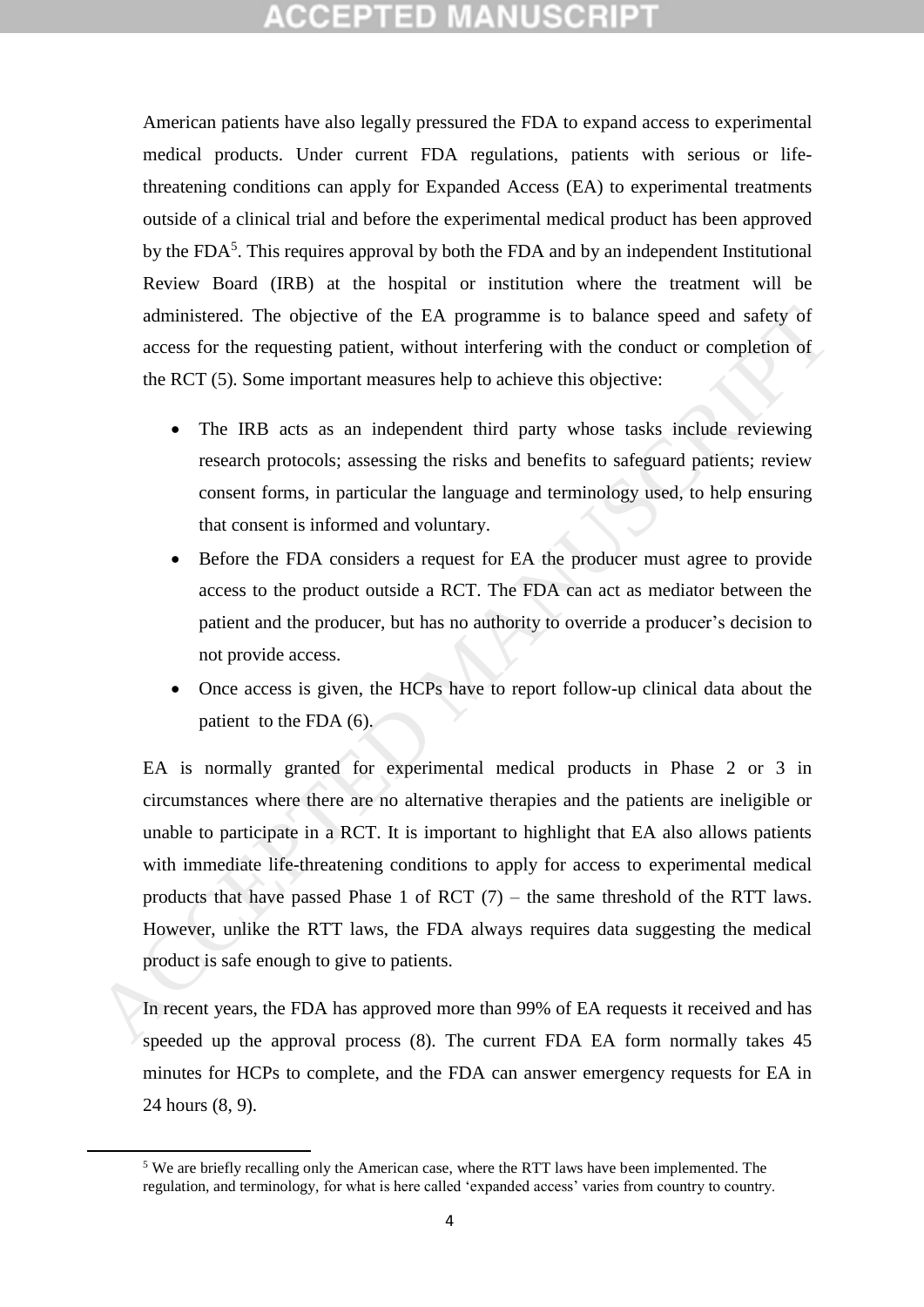# **CCEPTED MANUSCR**

To conclude this bird's-eye view background, it is also important to point out that FDA EA and RTT laws are only a part of a broader set of diverse efforts to make medical products available before the completion of RCT (still considered the gold standard to assess the safety and efficacy of medical products), and/or to design different, faster methods. For example, surrogate endpoints, biomarkers or intermediate end points are increasingly used to substitute RCT and predict patient relevant outcomes (10). In 2014, the same year of the first RTT laws, in the context of the Ebola outbreak in West Africa, the World Health Organization declared that it is ethical to offer experimental interventions, provided that certain conditions are met (11). The Wellcome Trust (UK) has drafted guidelines to fast-track trials in humanitarian emergencies (12). The USA 21st Century Cures Act (21CAA) developed in 2016 encourages the FDA to consider new evidentiary standards in the development and approval of new medical products, including data from Electronic Health Records (EHR).

#### **1.2 Relevance of discussing RTT laws**

Although RTT laws have emerged in the USA, the difficult issues they touch upon, and the complex area of end of life care in which they are situated, are relevant to other countries (13). Such issues include: the balance of therapeutic beneficence between medical research centred on the public and clinical practice centred on the individual patient; the potential conflict between individual medical autonomy and the interest of public health and medical research; the public understanding of (and trust in) the process and regulation of medical research. These issues are not only of interest to clinical, medical scientists and other experts from different disciplines such as clinical lawyers, health regulators, social scientists, and bioethicists. The increased awareness around RTT laws – also ignited by a recent popular Hollywood movie 'Dallas Buyers' Club', and by other stories of individuals who have attempted to obtain experimental treatments – means that it is likely that HCPs will deal more frequently with patients' requests for access to experimental medical products. This will particularly be the case for HCPs directly involved in the management of patients with life-threatening conditions such as cancer, infective, or neurological conditions. the same year of the first RTT laws, in the context of the Ebola outhreak in West Africa,<br>the World Health Organization declared that it is ethical to offer experimental<br>interventions, provided that certain conditions are

#### **1.3 Aims and outline of the paper**

We aim to provide a set of ethical tools and considerations that may help to address the main issues touched by the RTT laws and their critics.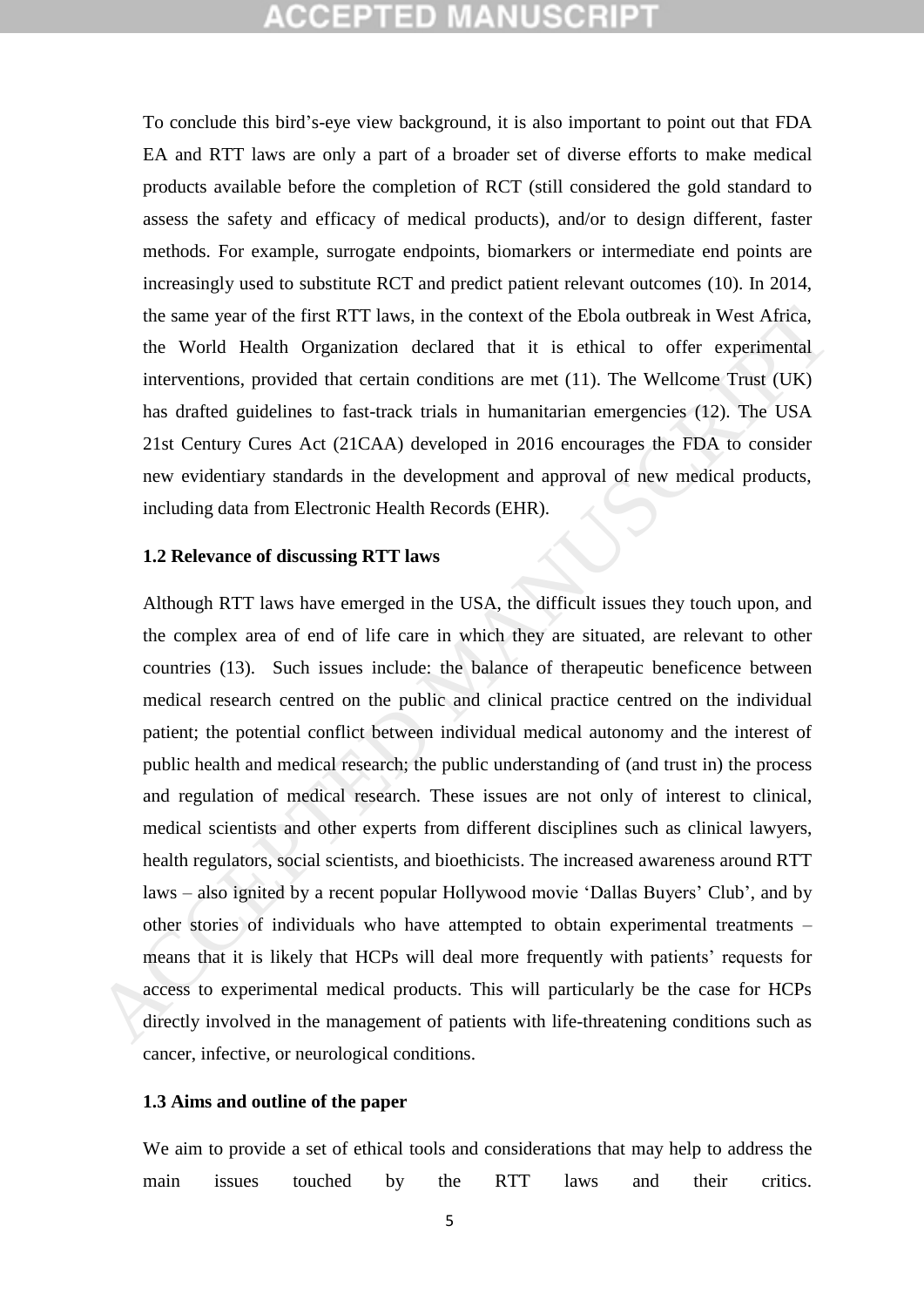# **CCEPTED MANUSCRIP**

In order to illustrate the key controversies of the RTT debate, we begin by reviewing the main arguments in favour (section 3) and against (section 4) RTT laws. RTT advocates claim that the laws support individual autonomy by removing unnecessary and time consuming 'regulatory walls' between terminally ill patients and the experimental products which may have some therapeutic benefit. Critics have expressed concerns about the real efficacy of these laws; the nature of the 'right' they confer to patients, and how they may contribute to health inequalities. They are also concerned about the negative consequences that unregulated access to experimental medical products may have for the patient requesting access, end of life care, the sustainability of medical research and clinical trials, and for public health. In line with some literature (14), we acknowledge that RTT laws are situated within an important debate about how to improve terminally ill patients' quality of life and decisions, but we argue that they do not provide an effective means to achieve this objective. The issues touched by the RTT debate are very complex and blend clinical, research, and social challenges. To tackle this complexity – and to address most of the concerns of RTT advocates and its critics – we outline in section 5, a multi-pronged approach. First, we suggest two complementary ethical tools to improve end of life decision making (promoting autonomy and quality of life for terminally ill patients, also beyond the problem of access to experimental treatments). These are models of consent based on trust, and an ethical counselling framework aimed at both patients and HCPs. We are also cognisant of the structural and social complexity of the processes and regulation of medical research, which is intensified by a 'communication gap' between experts and the public. Therefore, we suggest stakeholder engagement to inform the design and regulation of clinical research, considering the perspectives of the stakeholders; and more, more balanced, communication and education campaigns to foster constructive stakeholder engagement. Finally, we press that stakeholder engagement and any participatory endeavours should promote changes in RTT, or develop other programmes, that do not increase economic unfairness and inequality, unlike the current version of RTT laws. how they may contribute to health inequalities. They are also concerned about the negative consequences that unregulated access to experimental medical products may how for the paired requestion access, end of life care, t

We searched the literature on RTT in three databases: PubMed, Web of Science and Google Scholar. We looked for publications with the key term 'right to try' in the title and/or abstract. Inclusion criteria for articles were English-language commentaries, reviews, and papers. We also searched through relevant journals separately to ensure we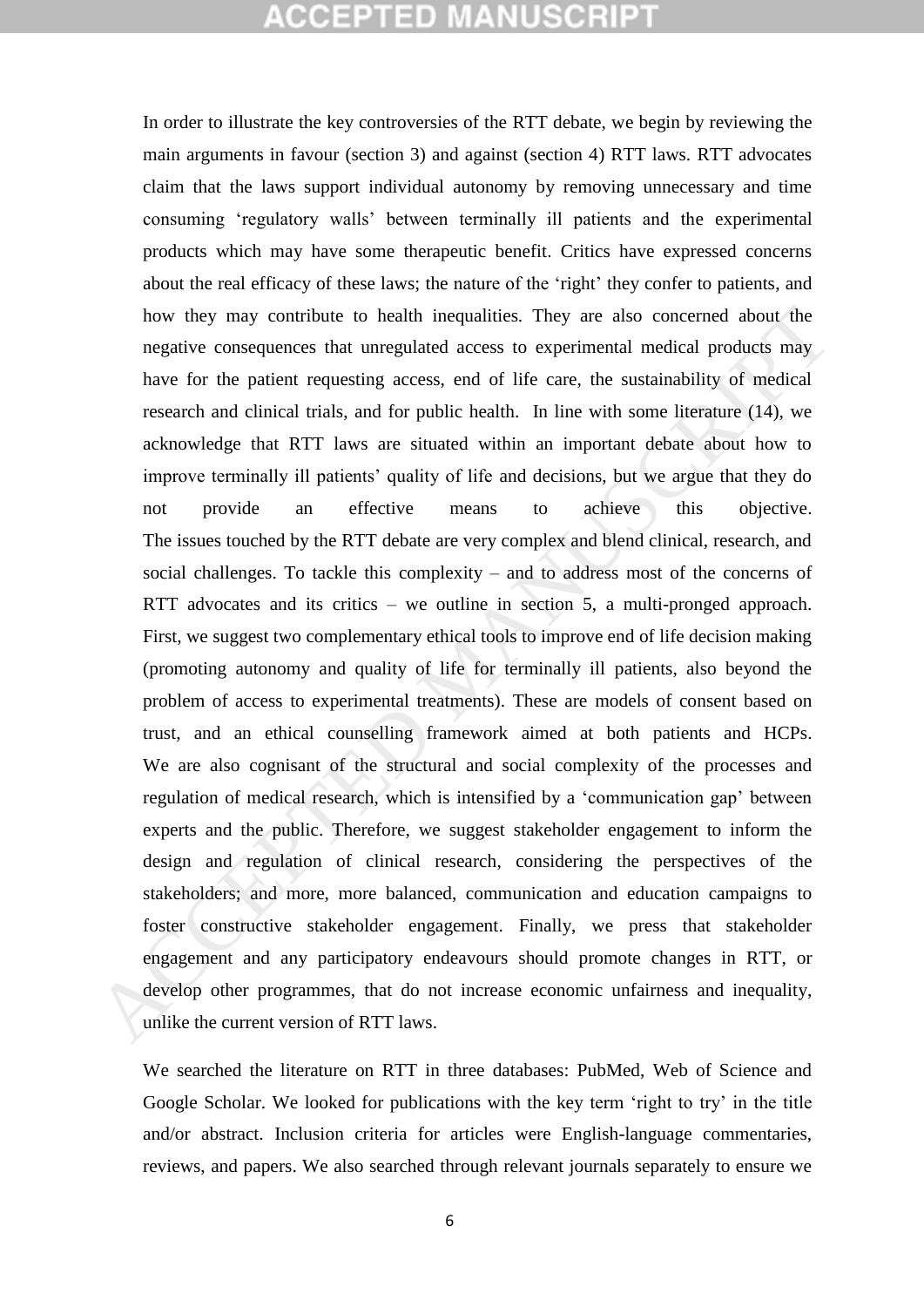# **CCEPTED MANUSCR**

had not omitted any relevant literature, and we found additional literature through citation tracking and snowballing. To complement our search, we explored some relevant grey literature including: blogs, online articles, reports, and university dissertations.

The vast majority of the academic literature identified discuss RTT issues focusing on the USA, with some exceptions of papers which adopt a global public health perspective (15), analyse both UK and USA (13), and USA and Europe (16). Most articles address RTT from clinical practice (mostly oncology), medical research, legal and ethical angles, and one from psychiatry (17).

Most papers tend to be either strongly critical of the RTT laws' ethical, clinical and legal validity – some arguing for their dismissal (18); other deploying more moderate arguments still based on questioning the value of RTT laws, but recognising their intent and the importance of improving regulation and access to experimental medical products, and of addressing the communication gap between experts, who oppose the laws, and the public (19). We managed to find only one paper in the scientific literature which endorsed RTT laws (20). Therefore the arguments in favour of the RTT laws presented in the section 3 below are principally extracted from the Goldwater Model legislation (21), the RTT webpage (http://righttotry.org/about-right-to-try/), grey literature, and from the critical papers. RTT from clinical practice (mostly oncology), medical research, legal and ethical angles,<br>
and one from psychiatry (17).<br>
Most papers tend to be either strongly critical of the RTT laws' ethical, clinical and legal<br>
validi

### **3. The main arguments in favour of RTT laws**

The justifications for the RTT laws touch on the ethical principles of autonomy, beneficence, and justice, and so the main arguments used by their proponents can be summarised in the points below.

**3.1. RTT removes regulatory** walls RTT laws are underpinned by a strong neoliberal framework. Central to these laws is patients' right to life and to choose (with the involvement of HCPs) any experimental medical products that might prolong their lives without the mediation of governmental/regulatory bodies such as the FDA. Despite the efforts made by FDA to ease and speed the process of EA (see section 1.1), for RTT advocates EA remains an unnecessary and burdensome bureaucratic barrier that can delay access to experimental medical products. RTT is also a play on 'right to die' i.e. terminally ill patients' right to request lethal prescriptions. Some proponents of the RTT claim that it is inconsistent that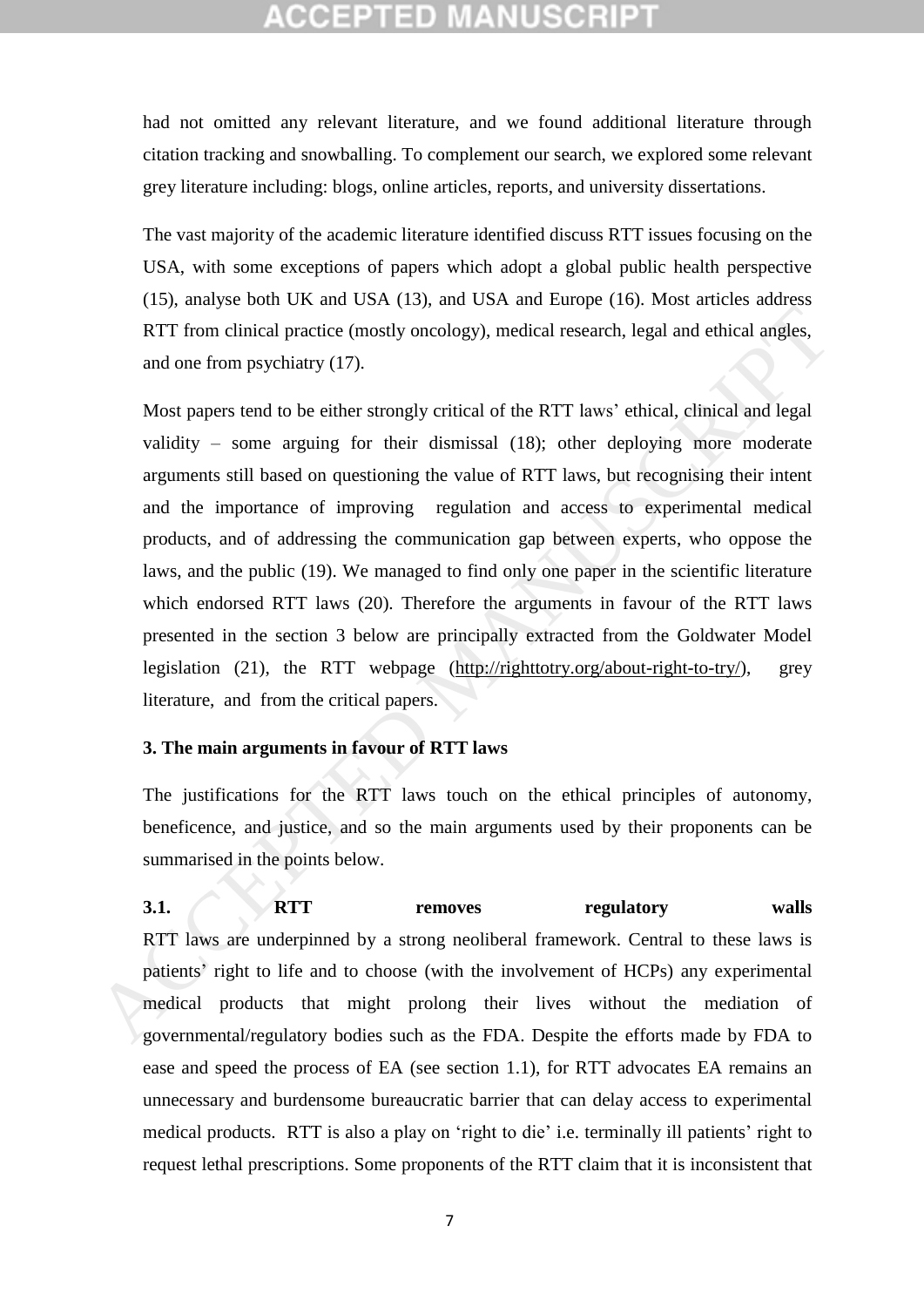### CCEPTED M

in some US states and other countries a patient has the right to take a lethal drug  $-$  by definition, with 100% probability of being unsafe – but does not have the right to try an experimental treatment with less than 100% probability of being unsafe and ineffective. Thus, these proponents claim that the RTT is embedded in the right to die (20). They see the right to die and right to life as two fundamental expressions of individual autonomy.

**3.2. RTT laws allow a timely access to experimental outcomes** RTT proponents claim that medical products which have passed Phase 1 of clinical trials are already safe enough for patient consumption, or at least safe enough to give some hope to terminally ill patients. They often depict the FDA's concern to ensure sufficient levels of safety and efficacy of the experimental medical products as mask that delays or prevents terminally ill patients from doing all they can to try to prolong their life. RTT advocates claim that applications for EA through FDA are time consuming for both HCPs and patients, placing an unnecessary burden on vulnerable terminally ill patients who have limited life expectancy (and are therefore pressured for time). Example 11 The method of the method of the same and the same and the end of the case of  $\mathbb{R}^2$ . The ending manuscription, the same already safe enough for patient consumption, or at least safe enough to give some hope

**3.3. RTT laws reduce inequalities**  RTT advocates claim that the laws rebalance access to the therapeutic benefit of experimental medical product in favour of terminally ill patients who tend not to be eligible to RCT, and in other circumstances e.g. if the medical products not approved by FDA are available in other countries. In this case not all patients willing to try these experimental products have the ability to travel/ move to these countries.

**3.4. RTT laws improve patient-HCPs communication and decision making**  For RTT proponents the laws enable patients to discuss with HCPs more therapeutic options. The so called 'out of options talk' in oncology (and other end of life care situations) is difficult for both patient and HCPs. RTT would postpone or avoid such difficult conversations offering instead more options and hopes to terminally ill patients.

### **4. The main arguments against RTT laws**

The ethical principles of autonomy, benefice and justice are also key to the critics of the RTT laws. Nevertheless, critics tend to highlight two important weaknesses in these laws: an insufficient consideration of the tenuous nature of the development of new medical products, and an insufficient consideration of individual and public interests. The main arguments against RTT laws are summarised below.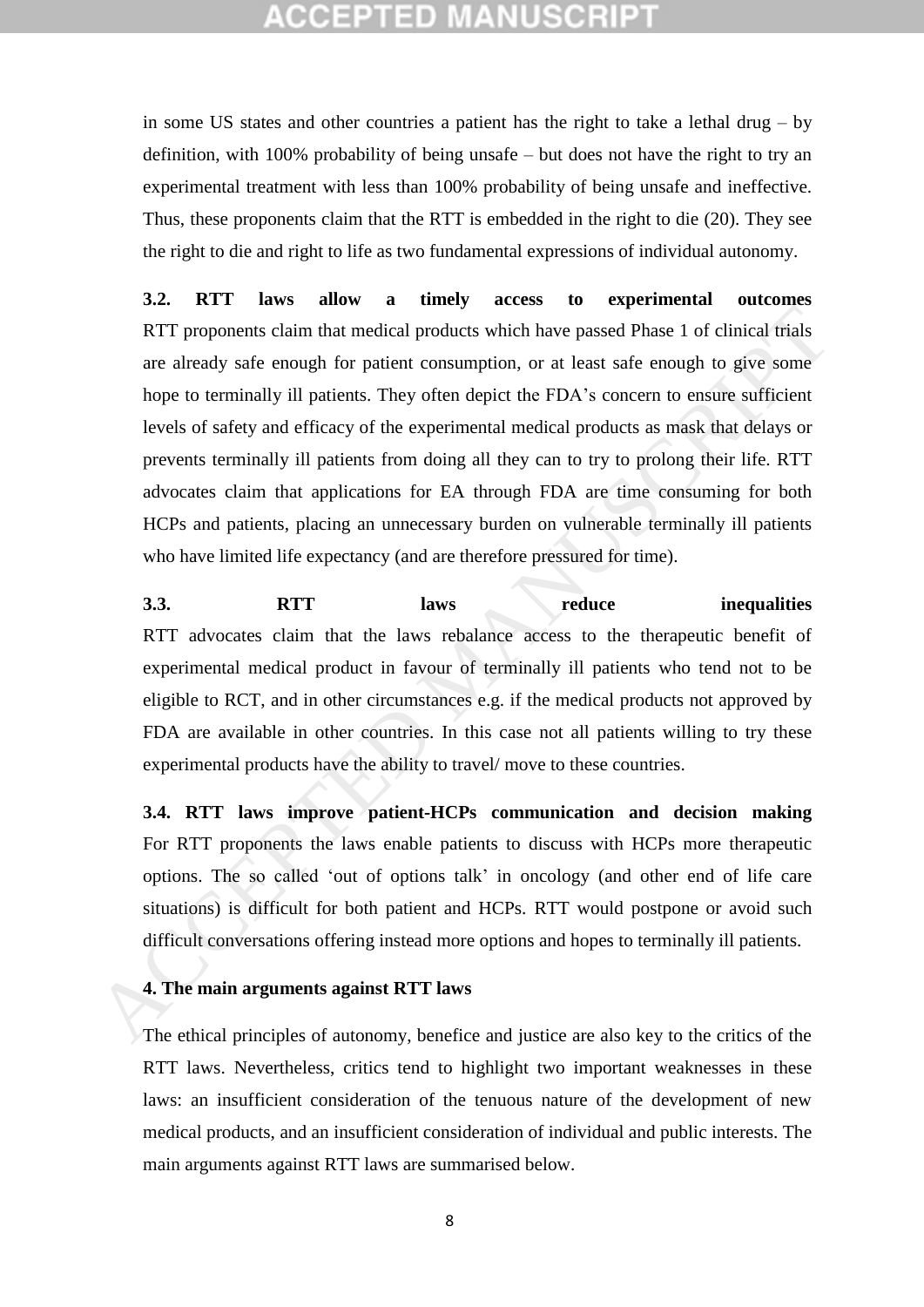### **4.1. Formal vs substantial right**

RTT laws suggest that experimental medical products will be easily available to patients who request them (or more easily than FDA's EA). However, the rights they confer to patients are only *formal*, and not *substantial*. The laws prevent the FDA from interfering with access to experimental products in the case of eligible patients, but they do not impose a positive duty on the manufacturer to make their products available (19). Thus, the decision about access rests on the company, and many companies are not inclined to grant access due to several factors, including:

- Pre-approval access requires considerable effort (organisational, logistical and financial) and would limit the availability of the experimental product for the clinical trial, which is their higher priority.
- Pre-approval access may slow the RCT and the final approval, harm the clinical trial, and even jeopardize the chances of approval.
- If a terminally ill patients develops adverse effects, this may generate bad publicity possibly affecting the eventual profitability of the drug, and in the worst case the survival of the company (22).

The fact that RTT laws absolve producers from legal liability from any harm the experimental medical product can cause on patients may help, but does not address the above concerns. On the other hand, it is worth recalling that under FDA EA, companies must first agree to provide the experimental product to the patient. Although the FDA cannot oblige the company to make the experimental product available outside RCT, the FDA often works with the company to avail the medical product to the patient  $(9)$  – contributing therefore toward a more *substantial* form of right to patients than RTT laws. The decision about access rests on the company, and many companies are not inclined to<br>grant access due to several factors, including:<br>
• Pre-approval access requires considerable effort (organisational, logistical and<br>
fi

Therefore, the RTT laws can create an *expectation or illusion of access*. Contrary to the RTT laws' idea of the FDA being a regulatory wall, the real gatekeeper for access to experimental products can be the manufacturer. Obtaining the drugs from the producer is often more difficult than getting EA approved by the FDA (18).

Some critics have also questioned whether RTT laws would even confer a formal right to patients. In the current federal law, the FDA regulatory apparatus is constitutional, and this would pre-empt RTT state laws, which aims to bypass the FDA (23, 24). Moreover, while some proponents of RTT laws may still expect states independence from federal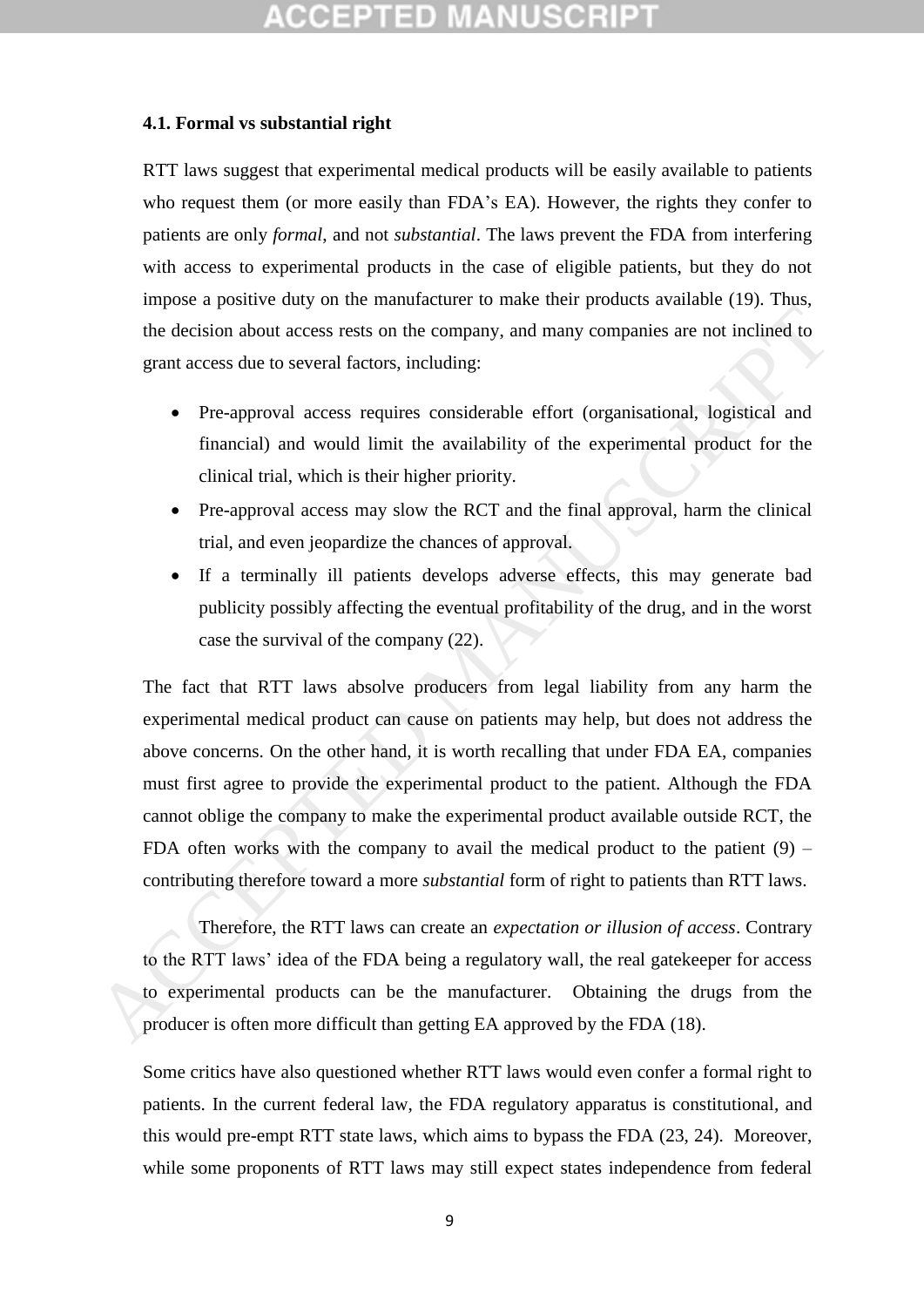# :CEPTED M

FDA regulation of experimental medical products on a patient-by-patient level (14), it is unlikely that such independence would be kept in a public health emergency (e.g. a disease outbreak) which may require a multi-state coordination of the procurement and distribution of a large quantities of experimental medical products (15).

From this perspective RTT laws appear to be a largely symbolic attack to the governmental authority of the FDA, masked by a libertarian ethos of conferring more rights to patients, but without any positive measures to guarantee these rights and autonomy.

### **4.2. Inequalities**

Even if the company decides to grant access to the experimental product they are developing, there is another important consequence of the formal nature of right conferred by RTT laws. If the company makes the product available, it can decide to charge the patient, and health insurers may not reimburse such costs. RTT laws do not provide financial support to patients seeking access (although there are some exceptions, e.g. Utah established a private foundation to address this concern; Texas RTT laws require the pre-approval medical product to be provided for free (25)).

Patients may be personally responsible for paying for the experimental agent. Therefore RTT laws may reinforce pre-existing inequities: patients with financial means (who may also have more time, resources and educational skills needed to navigate a challenging healthcare system) are more likely to have greater access to these experimental treatments (26). They may also divert HCPs' time, attention and resources from patients who are more burdened by disease personally or in their family, living in poverty, less articulate or less educated, have cognitive impairment. This would contribute to an inequality whereby less needy patients would receive more attention from HCPs than those who have more needs, as per Tudor Hart's Inverse Care Law (27). rights to patients, but without any positive measures to guarantee these rights and<br>autonomy.<br>
4.2. Inequalities<br>
Even if the company decides to grant access to the experimental product they are<br>
developing, there is anoth

It is also important to highlight that RTT laws present significant inconsistencies across states on what constitutes 'terminally ill', and these inconsistencies create both confusion and increase inequalities. For example RTT laws provide no directions for HCPs and patients in the case of a patient living in a state but receiving cures from an hospital in a different state with different definition of 'terminally illness' or other variations of RTT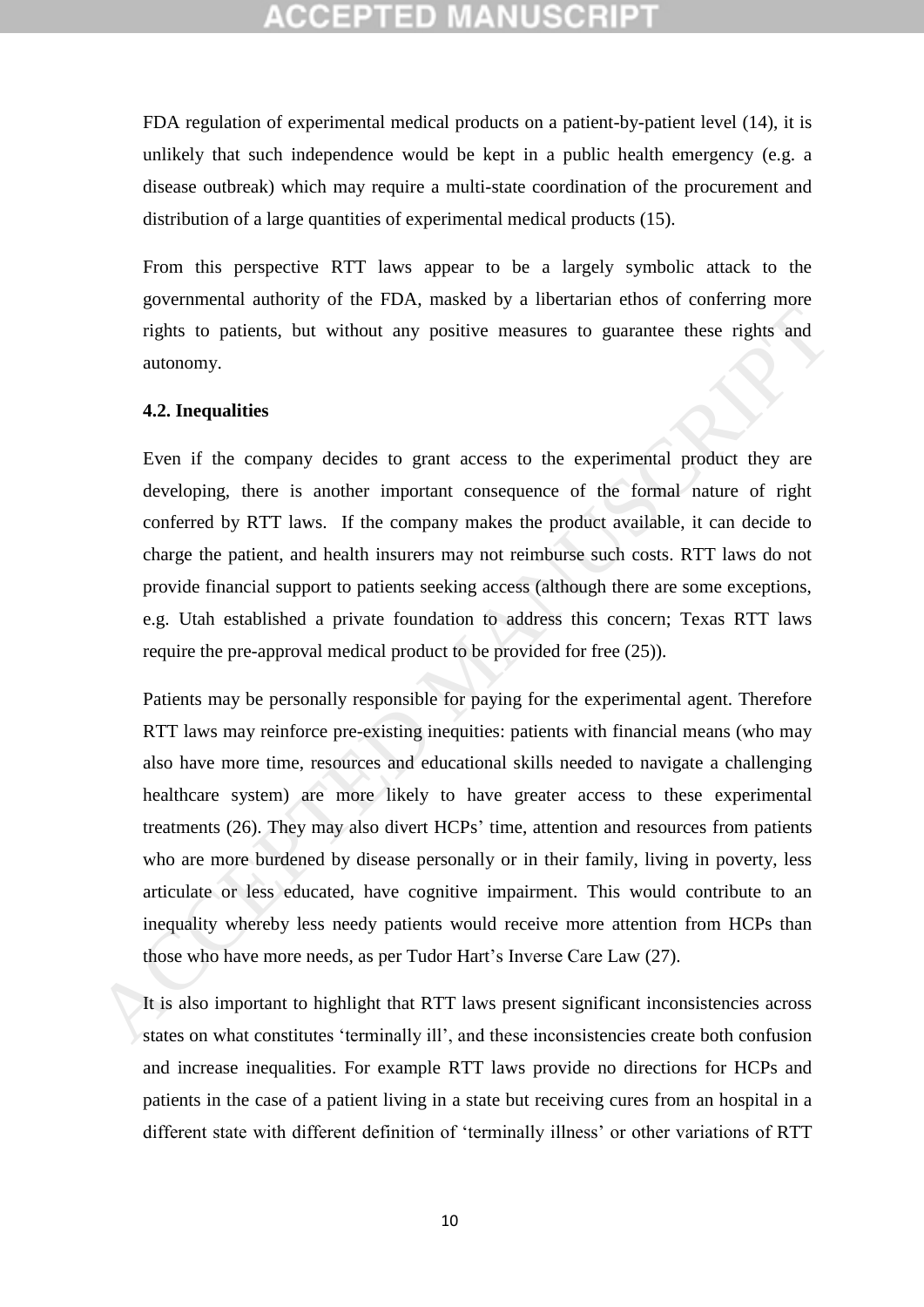# (CEPTED)

laws when it comes to insurance or financial coverage for the experimental medical product.

Another form of inequality stems from the RTT use of terminal diseases as eligibility criteria. These criteria exclude patients with serious but not life-threatening conditions e.g. those with degenerative diseases, untreatable depression, and chronic conditions. Eligibility criteria for EA are broader ("serious or immediately life-threatening disease or condition" 6 ) and also include patients with serious conditions.

### **4.3 Speed vs safety**

 $\overline{a}$ 

Many critics have expressed concerns that the RTT laws prioritise speed and downplay safety. The laws minimise the risk of taking experimental medical products, potentially exposing terminally ill patients to unnecessary harm. Many experimental products that complete Phase 1 trials fail to receive FDA approval because in later phases of the trial they are found to have serious side effects (or to be ineffective). Notably, potential adverse events of experimental products are normally not known up to and including Phase 3 of RCTs. It is not surprising that a 2014 study shows that approximately only one in ten experimental medical products makes it through the FDA process and its approval for clinical use (28). Thus, the harm caused by experimental treatments accessed through RTT can often exceed the potential benefit (9). Advocates of RTT laws appear to overestimate the benefit that might be obtained by a new and still experimental treatment. Moreover they ignore the tenuous nature of the development of medical products . condition<sup>-6</sup>) and also include patients with serious conditions.<br> **4.3 Speed vs safety**<br>
Many critics have expressed concerns that the RTT laws prioritise speed and downplay<br>
stepty. The laws minimise the risk of taking

Other ways in which RTT laws can threaten patient safety have also been highlighted. Most versions of RTT laws do not establish a threshold of qualification for the HCP diagnosing the terminal illness in the patients or the HCPs/researcher recommending the experimental medical product. This may negatively affect the diagnosis of patients' conditions, the prognosis and the assessment of the risk and benefits of the experimental medical product. It may also expose terminally ill patients to 'experimental cures' which are not validated by scientific evidence (18).

Moreover, these laws may take health benefits away from patients. In some states,

<sup>6</sup> https://www.fda.gov/ForPatients/Other/ExpandedAccess/ucm20041768.htm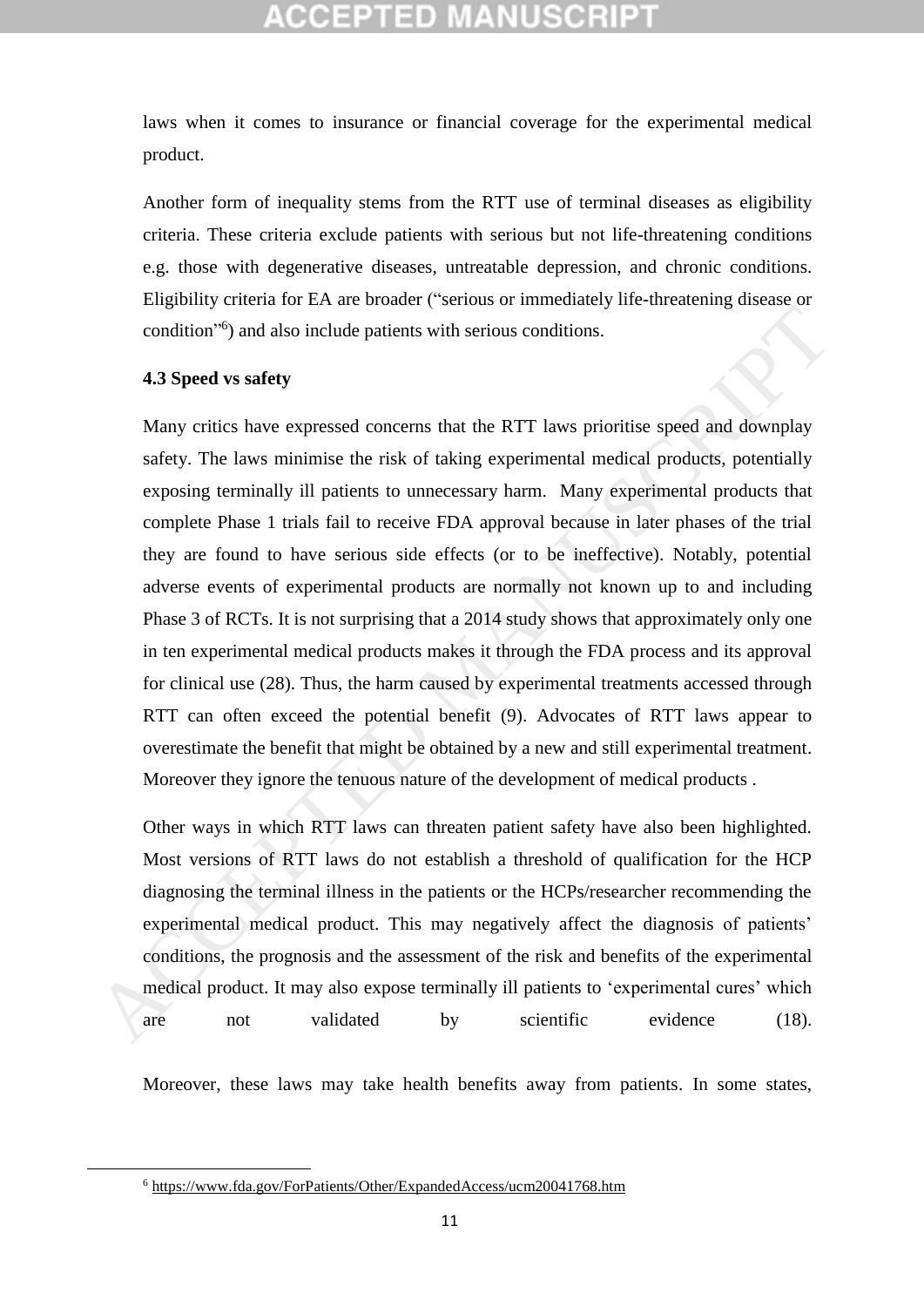# CEPTED

patients who use an experimental treatment may lose their right to hospice care, home health care, or insurance (29, 30).

Arguably this 'speed over safety' issue reveals a contradiction in RTT laws. The laws appear to trust (or rely on) medical research to the extent that even its early stage experimental *products* are worth trying as they may be beneficial – but at the same time they do not trust the *process* used by medical research to test and develop such products*.*

### **4.4. Individual vs public interest**

RTT laws raise ethical and regulatory questions about the equitable balance of individual and public interests. A fundamental question is whether and to what extent producers and research teams should re-direct experimental products and resources from RCTs to individual patients, and how this should be financed. Granting access to individual patients for experimental medical products may compromise the set up and completion of the RCT that would ultimately benefit a larger number of people.

As discussed above, RTT may facilitate the use of experimental medical products that are contraindicated especially to more vulnerable patients. Even if patients with lifethreatening conditions may be willing to assume the risk of taking experimental and potentially contraindicated medications, the adverse outcomes they may develop (adverse outcomes are more likely in terminally ill patients compared to eligible RCT participants) could delay or even derail the eventual approval of the product. For example, they may discourage companies from proceeding with the RCT or they may lead the FDA to deny approval. 4.4. Individual vs public interest<br>RTT laws raise ethical and regulatory questions about the equitable balance of individual<br>and public interests. A fundamental question is whether and to what exteen producers and<br>research

Those who claim that RTT laws are embedded in the right to die disregard the fact that, unlike the right to die situation, the consequences of access to experimental treatment in a RTT context has direct negative implications for RCTs and general public health interests.

### **4.5. Patient-HCP communication**

RTT laws require patients to give informed consent, principally based on HCPs' description of best and worst outcomes of using the experimental medical product. An assumption of these laws is that patients and HCPs have reasonable access to information about risks and benefits of taking an experimental medical product. This assumption and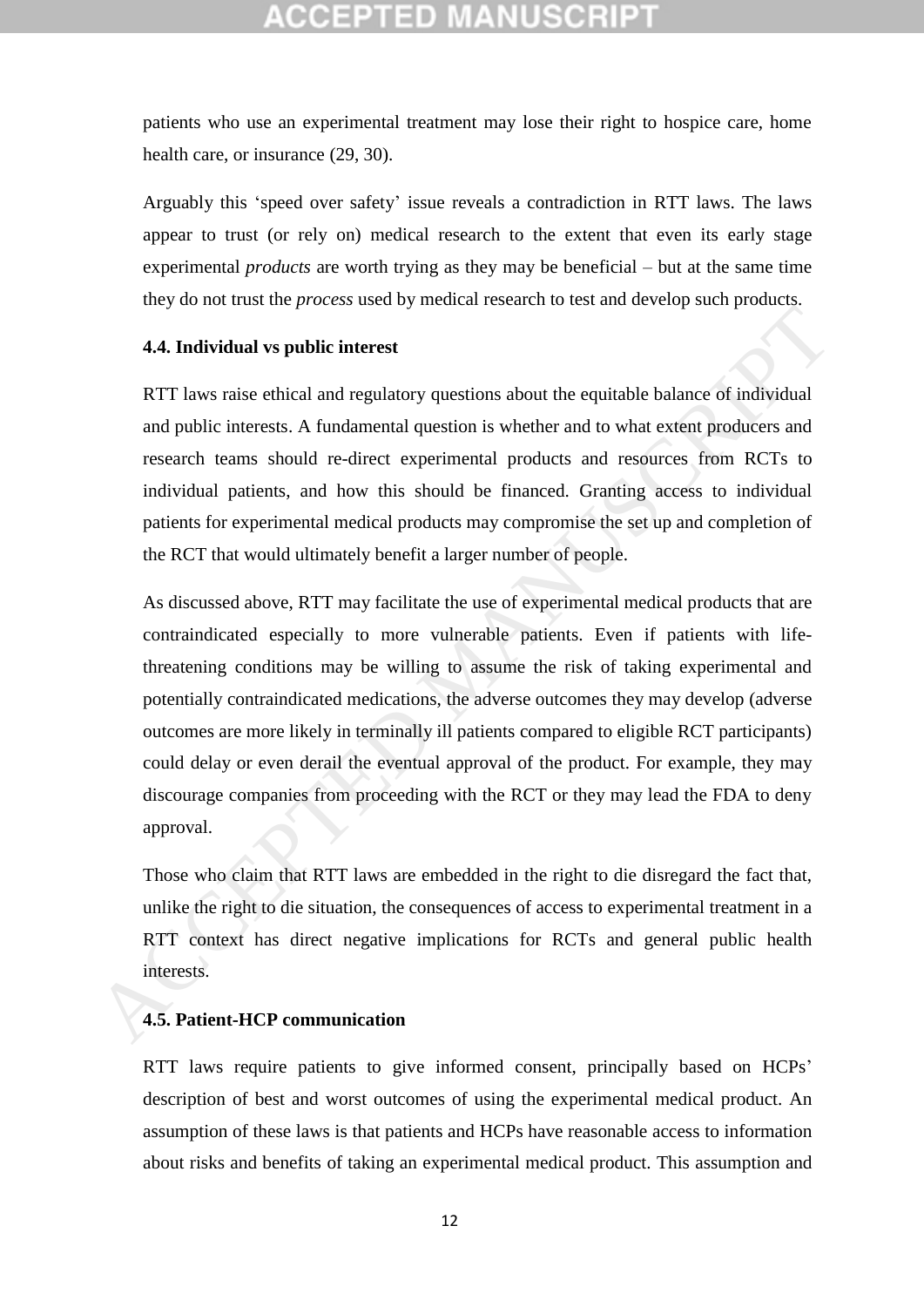# CCEPTED MANUSCRIP

the idea that patients can provide informed and voluntary consent under RTT laws has been strongly criticised.

There is normally scant information available about the safety of medical products that have completed Phase 1, and clinical data about RCT is often unavailable to HCPs and patients (31). Therefore, HCPs who are asked to take informed consent may not be able to give patients meaningful information about the risks and benefits associated to the experimental medical product. This is a serious problem given that, as discussed previously, experimental medical products are likely to worsen the patient's (medical, psychosocial and financial) condition.

Critics have focused not only on the *quantity* and accuracy of the information available to terminally ill patients, but also on its comprehensiveness, or *quality* (32). Some critics have expressed concerns that RTT laws (and also EA) may limit the scope of HCPspatient interaction, and consequently patient decision making, placing too much emphasis on intensive forms of treatments, at the expense of other important clinical options such as palliative and hospice care. Palliative care focuses on improving quality of life, it can increase life span, it can be provided concurrently with treatments, and is more effective when administered early in the course of the illness (for example, the American Society of Clinical Oncology recommends early prescription of palliative care (33)). Clinical options that may improve the quality of life, and potentially life-spans such as palliative care may therefore be relevant to the needs and values of patients. Such options should be discussed with patients, and – also in a hypothetical context of RTT or EA – should be part of the consent process. However, discussions about palliative care do not appear to be common in the USA context. In recent studies, 80% of Americans reported not to know what palliative care is, and both patients and providers often viewed palliative care as a sign of 'giving up'(26). experimental medical product. This is a serious problem given that, as discussed<br>previously, experimental medical products are likely to worsen the patient's (medical,<br>psychosocial and financial) condition.<br>Critics have f

This is linked to other important ethical aspects of informed consent: the voluntary nature of request, and the absence of coercion and undue influence. In the USA (but also in other countries) there are strong social norms and expectations of maintaining a 'fighting spirit', keeping a positive attitude, or regaining power and control in the face of serious chronic or terminal conditions. These norms and expectations can have a negative impact on patients' understanding, management and experience of illness (34). In the context of end of life care, HCPs can feel pressure to describe prognosis and benefits of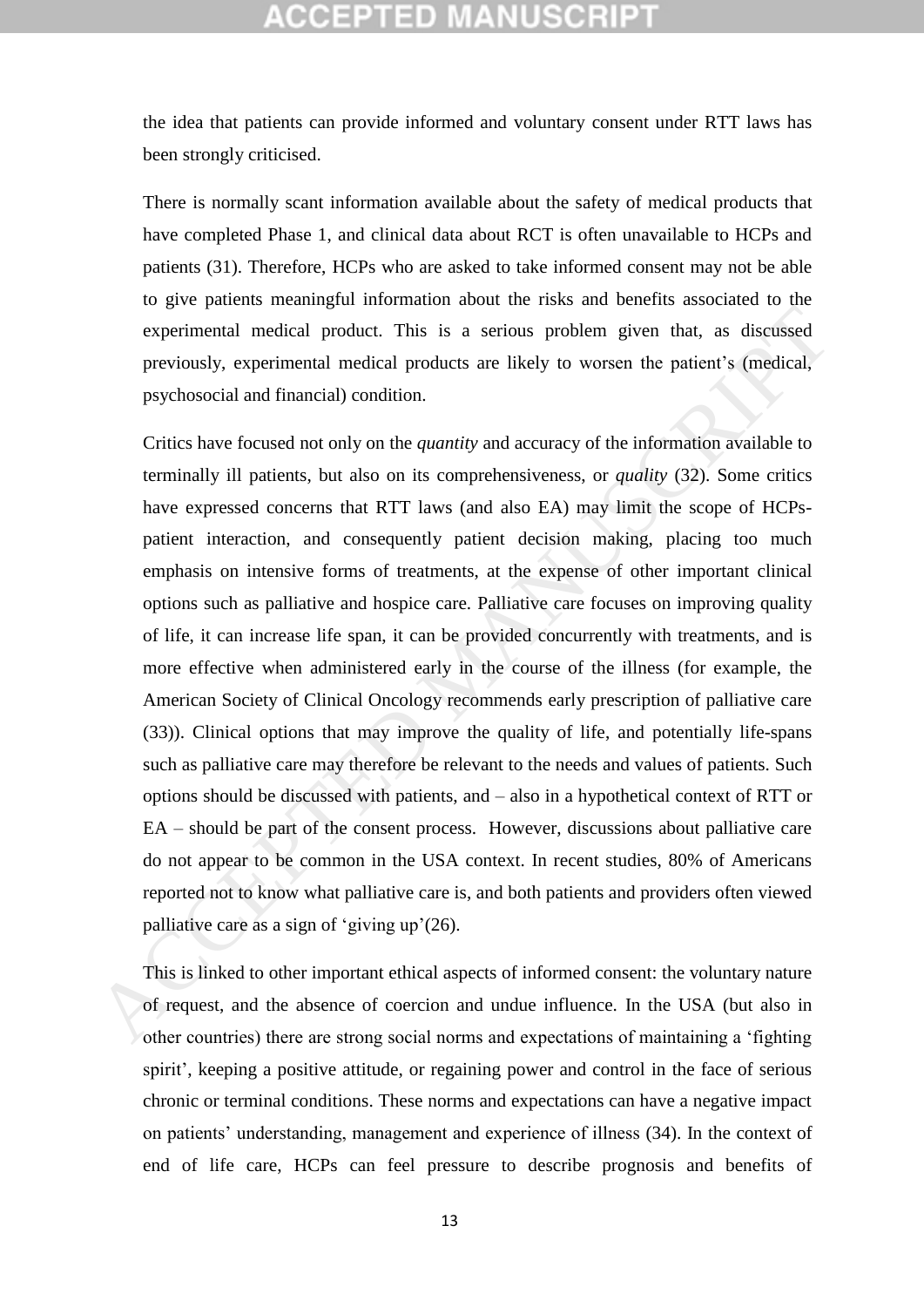## **CCEPTED MANUSCR**

experimental treatments over-optimistically (or simply to avoid mentioning other options such as palliative care). At the same time terminally ill patients, and their families, can feel pressure to pursue intensive treatments 'hoping to get better', but instead potentially compromising the quality and length of their lives (35).

This problem is also linked to the ethical concern of therapeutic misconception i.e. terminally ill patients – and more broadly any participant to medical research – may overestimate the benefit that experimental medical products can grant them. For example, some patients seeking RTT may believe that by having access to experimental medical products before their approval they may accelerate the completion of the RCT, helping not only themselves, but also other patients with similar conditions as well as future generations.

End of life care should be a bidirectional process between patient and HCPs characterised by the communication of relevant information in a way that can help informing patients decisions i.e. flexible to the needs of the patients (36). This implies that the information provided should be comprehensive, covering more options than the 'intensive treatment focused' EA or RTT ones, and include for example palliative care.

In the case of patients and HCPs deciding to access experimental medical products, consent should cover an adequate disclosure of risks and benefits associated with the product – or lack of information thereof. This should include considering the financial aspects such as the purchase of the experimental product and payment for the management of medical condition associated with the use of the product. The discussion of risks should also include, if appropriate, the loss of hospice care due to use of experimental treatments. Finally, patients should be informed that access to experimental medical products outside RCT may compromise the development of the treatment for larger numbers of patients in the future. overestimate the benefit that experimental medical products can grant them. For example,<br>some patients seeking RTT may believe that by having access to experimental medical<br>products before their approval they may accelerat

The EA programme has some measures in place to create conditions for informed and voluntary consent, therefore ultimately safeguarding individual autonomy more than RTT laws. For example the FDA receives updates after each phase of the clinical trial, and has information most HCPs do not (37). Moreover, the IRB is tasked with verifying that the consent form is accurate and that consent is voluntary (29, 30). Some critics have also suggested that in both EA and RTT contexts, psychiatrists or other 'health coaches' should be involved with assisting patients and HCPs to enhance communication skills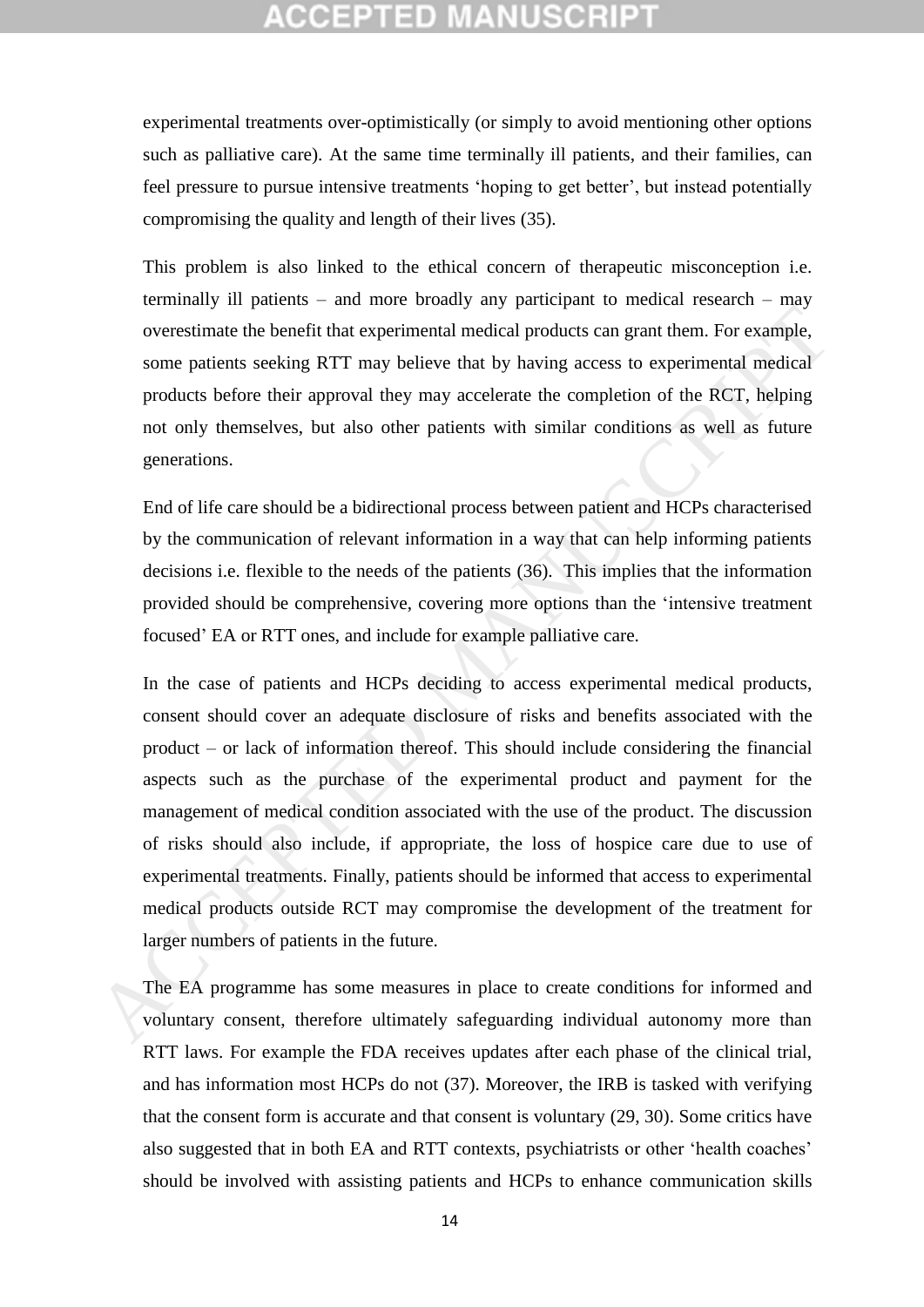# CCEPTED M

and decision making in important areas such as discussing prognosis and clinical pathways (17, 26).

There is a form of 'historical irony' in RTT laws. Arguably RTT laws represent the current stage of a process of reframing  $-$  in an opposite vein  $-$  the conditions of patient consent to treatment and to participation in medical research. This reframing is counter to the concern – addressed by the development of informed consent – of protecting individuals from harm and risks associated to medical research and practice. Informed consent was a reaction to the scientific abuses conducted particularly during the Second World War and some medical research in the post-war period on human subjects, who were not aware of the procedures they were undertaking. It entails that HCPs and/or researchers have to take reasonable care to ensure that the patient is aware of material risk involved in the recommended treatment or participation to research (38). Within the RTT laws framework, the 'protection' of individual autonomy 'stretches back' to the idea of participating to early stages medical research when benefits, safety, and risks are unknown. individuals from harm and risks associated to medical research and practice. Informed<br>consent was a reaction to the scientific abuses conducted particularly during the Second<br>World War and some medical research in the post

### **5. Discussion**

RTT laws are specific to the American normative system, and would need to be significantly modified in order to export them to a different country. Nevertheless, something ethically relevant –and still 'universal' – might be learned from them, and from the consequent debate.

There is an aspect in the RTT laws that may be certainly considered morally plausible, i.e. they place emphasis on the question of whether and how terminally ill patients should have timely access to experimental medical products. This aspect has to be taken into account when we morally weigh their content. The diverse international efforts to make medical products available before the completion of RCT appear to corroborate the relevance of this aspect. Yet, our review has shown that there are other aspects of the RTT laws that pose some problems to their moral plausibility. To begin with, the rights they confer are *formal*, and not *substantial*. Not only because the procedure to obtain access to Phase1- medical products could be difficult, but also because the cost of the potential product is usually charged to the patient. This creates an unfair situation and economic inequalities, since only those who are affluent enough can have the substantial right to access these potential treatments.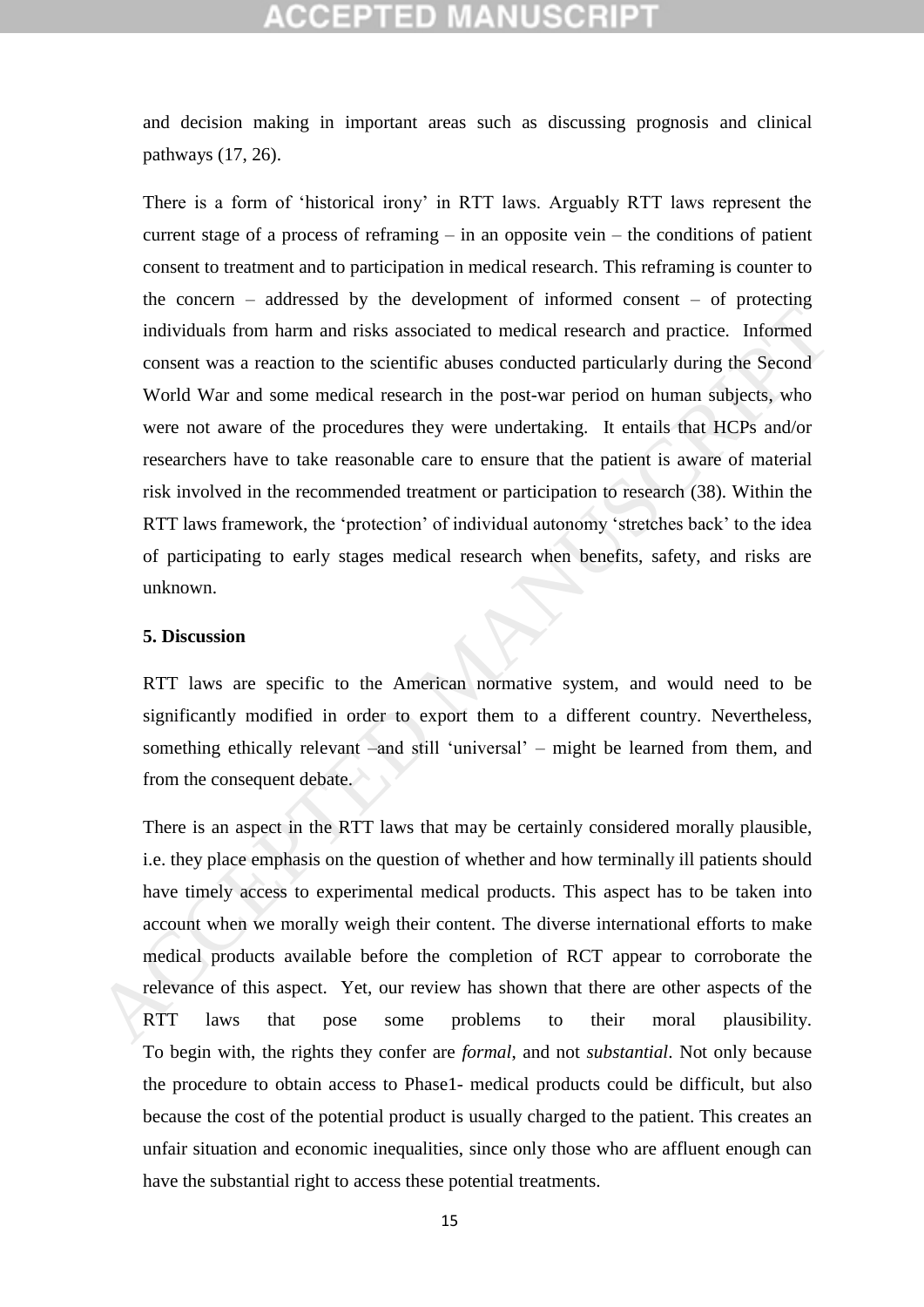Moreover, there is the issue of the lack of information about the side-effects of medical products which have passed Phase 1, which clashes with the RTT laws' requirement that the requesting patient (or designated guardian) should give informed consent. We have also argued that there is a contradiction in RTT laws: they trust (or rely on) medical research to the extent that even its experimental products are worth trying as they may be beneficial – but at the same time do not trust the process and regulations medical research adopts to test and develop such products.

Finally, we need to consider the relevant conflict between the potential interest of the terminally ill patient, and the public interest related to RCTs. To access an experimental medical product before the conclusion of a RCT could delay or derail its approval. This could harm present and future patients who may benefit from the RCT.

Addressing all these problems is very challenging and requires a multifaceted strategy. Below we will suggest a multi-pronged strategy which blends ethical tools (already discussed within the bioethical community) aimed at improving the communication between HCPs and terminally ill patient, and some considerations to address the boarder social challenges that surround the RTT debate.

### **5.1 Ethical tools**

*'Trusted' Consent*. As discussed previously, a truly informed consent to access an experimental medical product which has passed Phase 1 can be difficult to achieve, as it is too early to know the possible benefits and side effects of the product. Different models of consent have been proposed in both clinical and research settings to overcome the problem of lack of information. This includes for example the context of research biobanks, in which the information provided to the givers – especially information concerning the secondary use of their samples – cannot be complete. The main idea proposed is a model of consent based on the concept of 'trust' (39-42) whereby consent is envisaged as a *process,* a bidirectional consultation between HCPs/researchers and patient/participants that goes beyond providing information (as per the traditional form of informed consent), but that is aimed at communicating values (i.e. the values of the HCPs/researchers and their instructions) and enabling choices. Such model is more realistic in contexts where it is not possible to access or there is not all the 'relevant' information required for a fully informed consent. This model is in line with the idea of medical research adopts to test and develop such products.<br>
Finally, we need to consider the relevant conflict between the potential interest of the<br>
terminally ill patient, and the public interest related to RCTs. To acc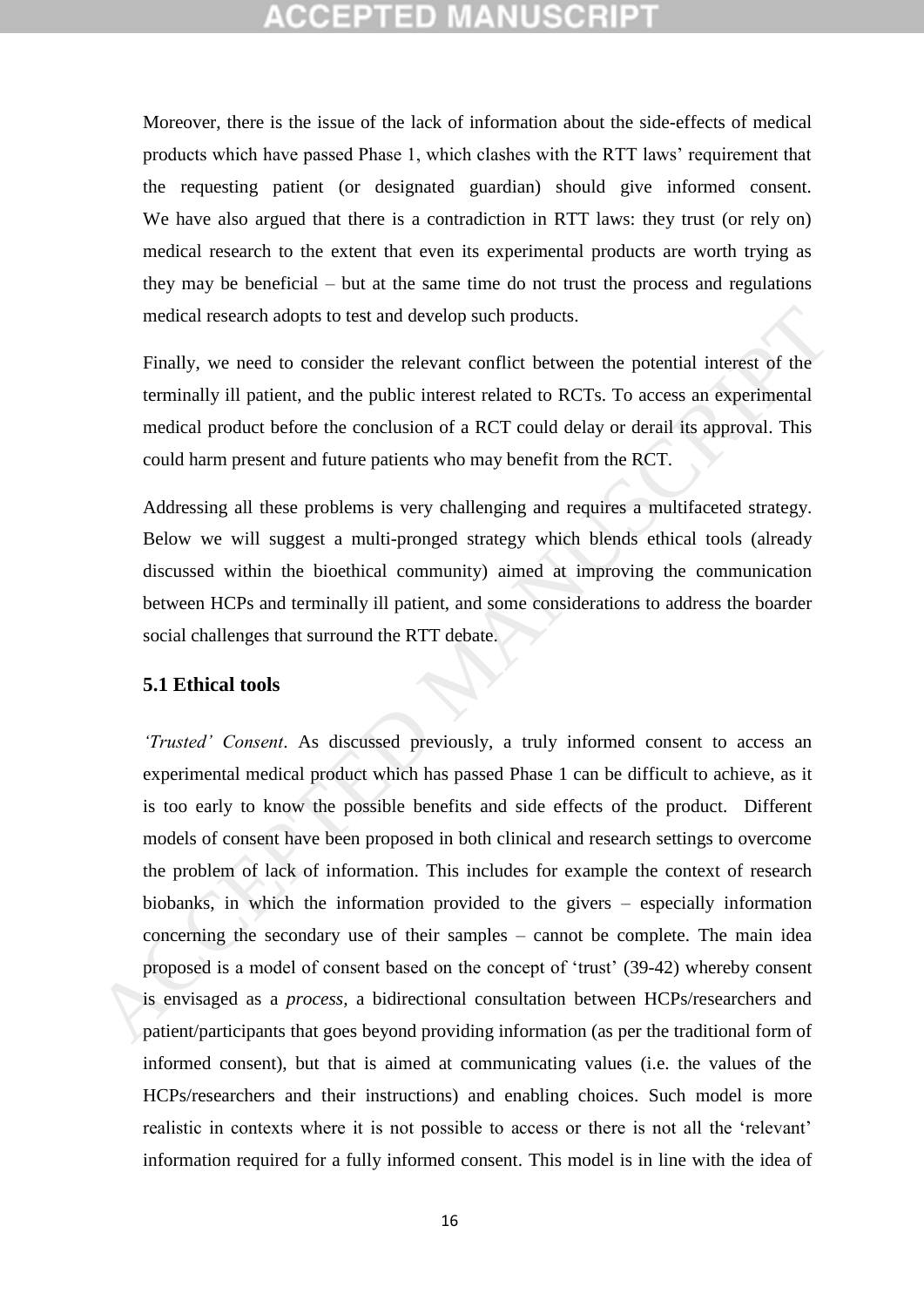# :CEPTED M

promoting an *ethics of uncertainty* (43), based on reciprocity between patients/participants and HCPs/researchers, and on co-producing decision making tailored to the patient/participant. Such model of consent based on trust may be both more achievable and suitable (than 'informed' consent) in the context of access to investigational products for terminally ill patients. However, we have seen that there may be other clinically viable options available to terminally ill patients besides access to experimental treatments. Therefore, something that *precedes* (and may or may not lead to) the trusted consent process may be needed to ensure that the communication between HCPs and terminally ill promotes decisions centred on the needs of the patients.

*Ethical Counselling.* The second tool regards the possibility to introduce an ethical counselling service to improve end of life care and decision making. This tool could be available to the patient and to the HCP before the decision to request access to investigational medical products. The ethical counselling framework developed in Europe by Boniolo et al (44) is particularly suitable to this scope as it aims to improve decision making by helping *both patients and HCPs* to navigate complex clinical and ethical options, and by supporting choices that promotes patient autonomy i.e. decisions that are informed and in line with patients' *personal philosophies*. The term *personal philosophy* refers to the: *"wide set of more or less deep, coherent and justified metaphysical, methodological, religious, political, esthetical, ethical, etc., beliefs, assumptions, principles, and values that an agent possesses and that characterises in a unique way how he/she approaches the world and life. […] (T)he 'conceptual and valueladen window' from which any individual starts reflecting in order to make judgments, to make choices, and to act"*, (44:p. xiii). Such ethical counselling approach would help terminally ill patients and HCPs to evaluate the information and options available and consider the implications of different choices. This would often include balancing the risks and benefits at individual (safety, costs, quality of life) and societal level (impact on RCT, public health), thus addressing most key concerns expressed by both sides of the RTT debate. experimental treatments. Therefore, something that *precedes* (and may or may not lead<br>to) the trusted consent process may be needed to ensure that the communication between<br>HCPs and terminally ill promotes decisions cent

Most aspects of the conflicts between individual and public interest, between individual autonomy and regulation of clinical research that can arise in the context of end of life care and RTT cannot be solved a priori, but require to be addressed on a case-by-case basis. Patients have different cultural backgrounds and needs; clinical options are also diverse, and can vary depending on the patient condition, priorities, clinical and other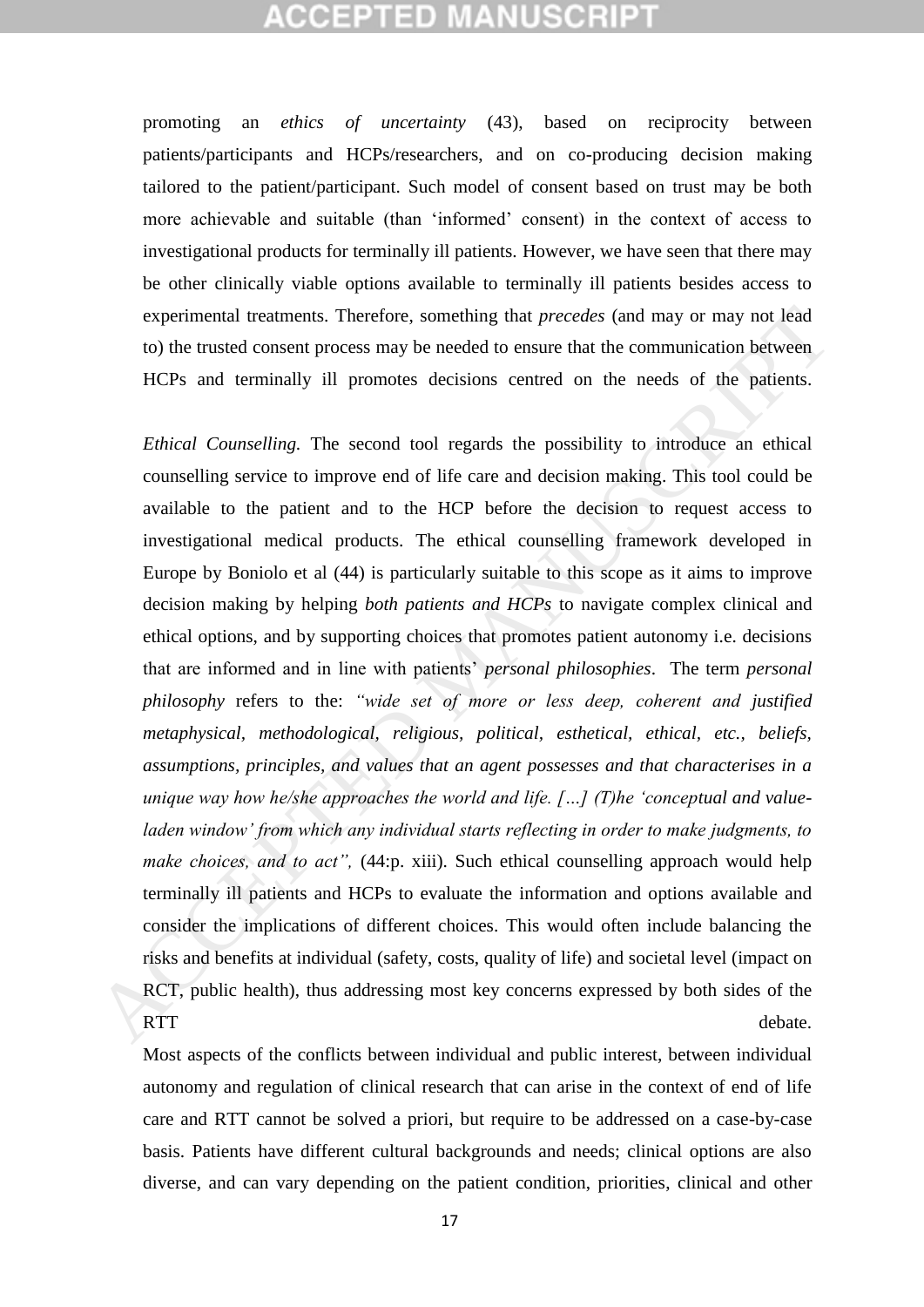# **CCEPTED MANUSCRIPT**

contextual factors. There is also another important observation to make. The fact that the harm caused by experimental treatments assessed through RTT can often exceed the potential benefit (see section 4.3), challenges the very existence of a 'conflict' between individual and and public interest. In the absence of a *substantial* individual interest, the 'individual/public' conflict disappears, and what remains is the potential public interest in continuing a clinical trial. The RTT issues are underpinned by a strong libertarian view of individual autonomy whereby individuals are construed as self-sufficient, self-directed 'atomic' agents, capable of making independent decisions when informed. However, individuals are immersed in a complex network of relations and interdependencies. Applied to the context of medicine this means that illnesses are inextricable blends of biomedical information (sometimes incomplete), filtered through individual (the personal philosophy) and relational aspects (what has been called the *lifeworld*) (45). There are other ways to conceptualise autonomy that better approximate to this complexity, and that are conducive to promote choices aligned to the values and desired outcomes of the individual patient. There is an obvious need for a conceptualisation of autonomy that considers both internal factors (e.g. levels of understanding of medical information that is a disposal), and external factors (e.g. cultural social influences, income, vulnerability, emotional needs) that may influence patient understanding of information and and decision making. The RTT issues are underpinned by a strong lihertarian view of individual autonomy<br>whereby individuals are construed as self-sufficient, self-directed 'atomic' agents,<br>capable of making independent decisions when informed

This ethical counselling framework just outlined is in line with both the relational view of autonomy which recognised that individuals are immersed in a network of relations and interdependencies (41); and with research conducted on patient-HCPs communication in end of life care, e.g. truth disclosure in oncology (46, 47). It offers some safety measure to protect patients from paternalistic medicine, therapeutic misconception, and to empower both vulnerable and more assertive patients. This is because: i) it is patient-centred and aims to improve decision making by placing emphasis on the communication of the relevant information in a way that is tailored and responsive to patients' personal philosophies and needs, and can inform the decision of the patient accordingly; ii) it takes into account possible cultural variations in relation to how to convey information, when, and how much; and iii) it is aimed at *both patients and HCPs*.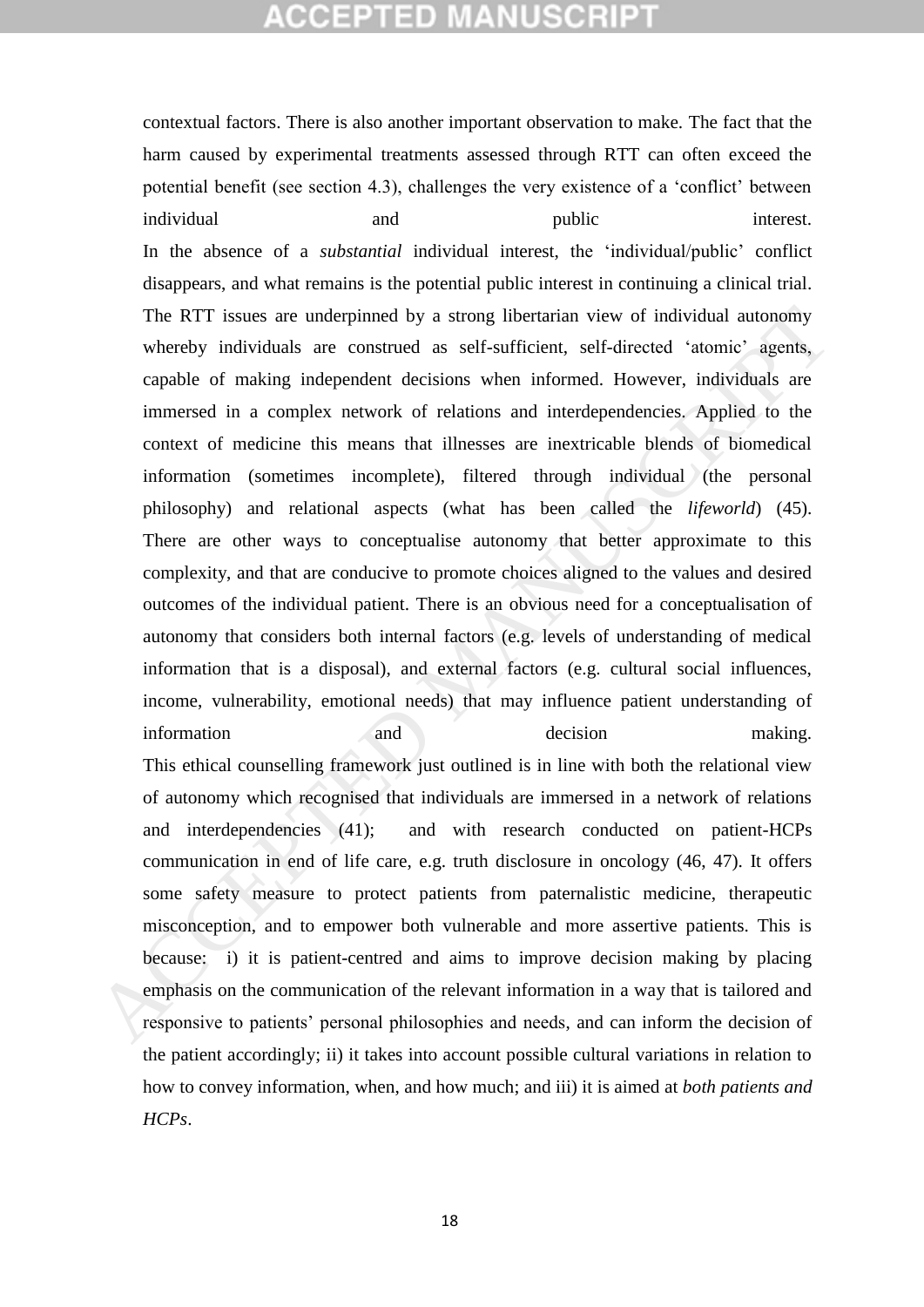# **CCEPTED MANUSCRIP**

### **5.2 Points to consider**

We recognise – together with some critics of RTT laws – that the social challenges touched by these laws extend beyond the HCP-patient interaction. Hence, we present below three other points that deserve to be discussed.

*Stakeholder Engagement.* The needs of terminally ill patients should not be underestimated. However, rather than bypassing the scientific and regulatory authority of the FDA, as the RTT laws do, it is important to identify and engage the stakeholders of medical research (e.g. patient advocates, producers, HCPs, health regulators and authorities, ethical counsellors, and bioethicists). That is, before implementing a RTT regulation (at whatever level it could be) it seems necessary to realise a good deliberative process (48-50) among all the stakeholders. This could provide a legitimate (by the deliberation itself) draft of the bill to be submitted to the legislative authority. In such a way the needs of all the stakeholders would be considered and the legislator could arrive at regulation that could satisfy all the parts involved  $(51)$ . underestimated. However, rather than bypassing the scientific and regulatory authority of<br>the FDA, as the RTT laws do, it is important to identify and engage the stackholders of<br>metical research (e.g., patient advocates,

*Information and education campaigns*. There are many challenges with designing genuine (as opposed to tokenistic) stakeholder engagement (52). A useful step would be to improve media information and education campaigns about the complex field of clinical trials (53), the tenuous nature of the development of medical products and the negative impact that unregulated access can have on individual patients (e.g. some patients have shorter and more miserable lives as a result of trying experimental medical products) and on public health. This will contribute to filling the 'gap' between experts and the public (7, 54, 55), having also a positive impact on the HCP-terminally ill patient clinical encounter.

*Cost considerations*. RTT or similar programmes should not damage the capacity of a research team and/or clinical service to deliver other key ethical imperatives, e.g. offering equitable clinical care, or conducting medical research. Therefore, we press that any stakeholder engagement and communication endeavours should promote to changes in RTT, EA or any other programme with similar aims, that do not increase economic unfairness and inequality. As shown (see section 4.2), the RTT laws, as they are now, can increase inequalities. On the one hand, there is the company's request to be paid for the medical product it is developing, and for which it has invested money and resources. Moreover, RCTs have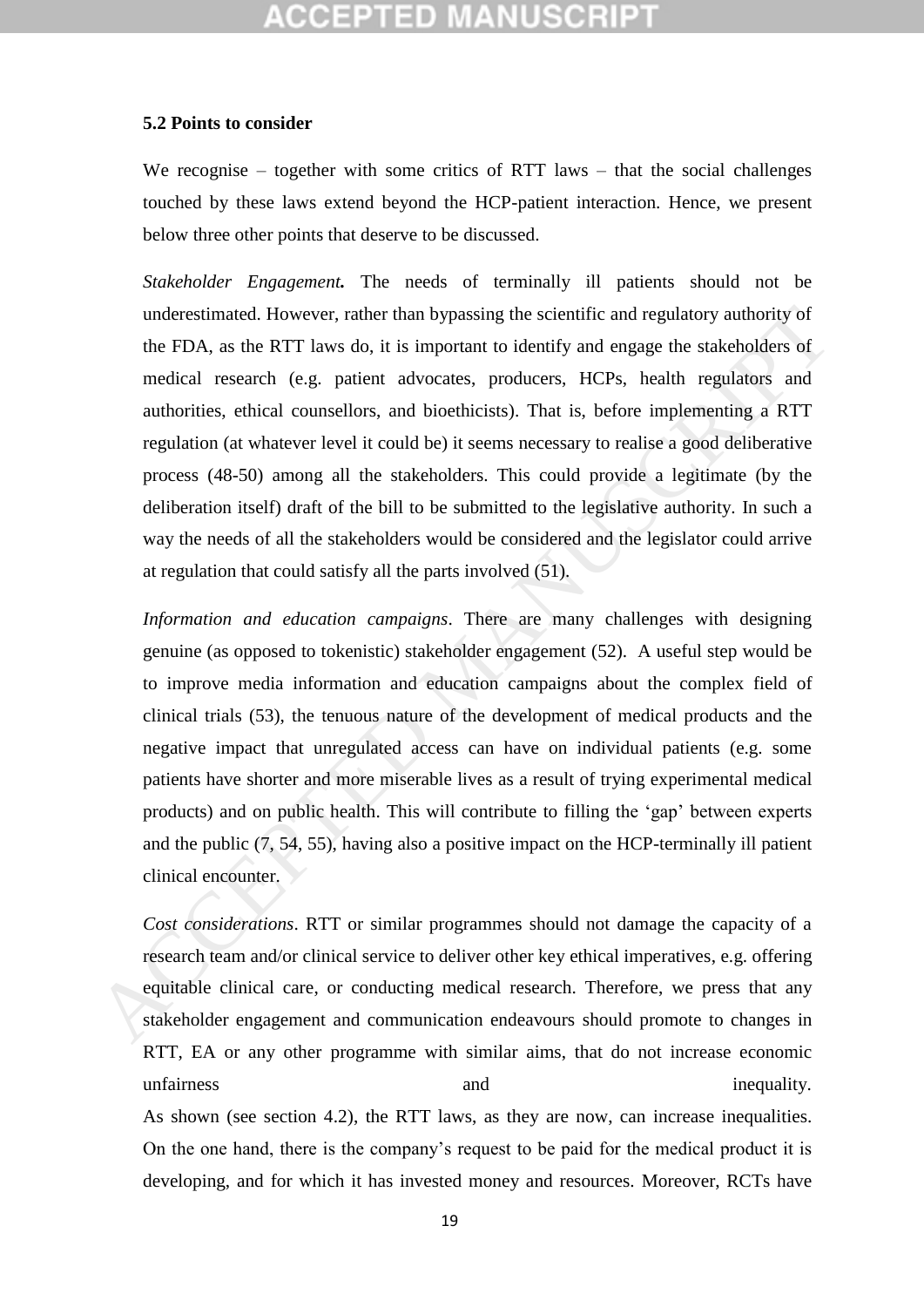## CCEPTED

finite resources and a terminally ill patient request may shift research teams' time and resources from conducting their RCT towards monitoring individual terminally ill patients who are not part of the RCT (and managing potential complications they may develop).

On the other hand, there are patients who can afford the cost and those who cannot. In theory, it is unfair to both deny the potential treatment to patients who cannot afford the cost, and to deny those who can afford the cost the possibility to access the investigational medical product.

A compromise should be found to properly substantiate the RTT or any similar programme. One possibility could be to establish a charity (or leverage already existing charities) to offer financial support to terminally ill patients who are not affluent and could receive benefit from the investigational medical product under RCT (this idea is similar to the private foundation established in Utah, see section 4.2).

There is also the possibility that those who request access to the experimental medical product and are affluent could pay the cost of the product, alongside with a fee given to an institution which will use that money to support less economically affluent terminally ill patients. This fee could be justified not only on the basis of reducing inequalities of access i.e. on the ethical principle of justice, but also on the principle of reciprocity. Patients requesting access to experimental medical products should in fact to consider those who have been enrolled in the Phase 1. The fee could represent a 'reward' (which is available to other requesting patients) for what the participants to the clinical trial have given to the requesting patient: the possibility to use a Phase 1 approved treatment. This is a typical solidarity open ring: *I take advantage of the solidarity of the volunteers enrolled in Phase 1, and someone else takes advantage of the fee that I pay over the cost of the potential treatment*. cost, and to deny those who can afford the cost the possibility to access the investigational medical product.<br>
A compromise should be found to properly substantiate the RTT or any similar programme. One possibility could

### **6. Conclusions**

There is prevalence in the literature of arguments against RTT laws. This is at odds with the popularity of these laws and reflects a communication gap between the so-called experts, who oppose the laws, and the public. In this paper we have assessed the ethical plausibility of these laws. We have taken a moderate approach – in line with some of the literature – based on recognising that RTT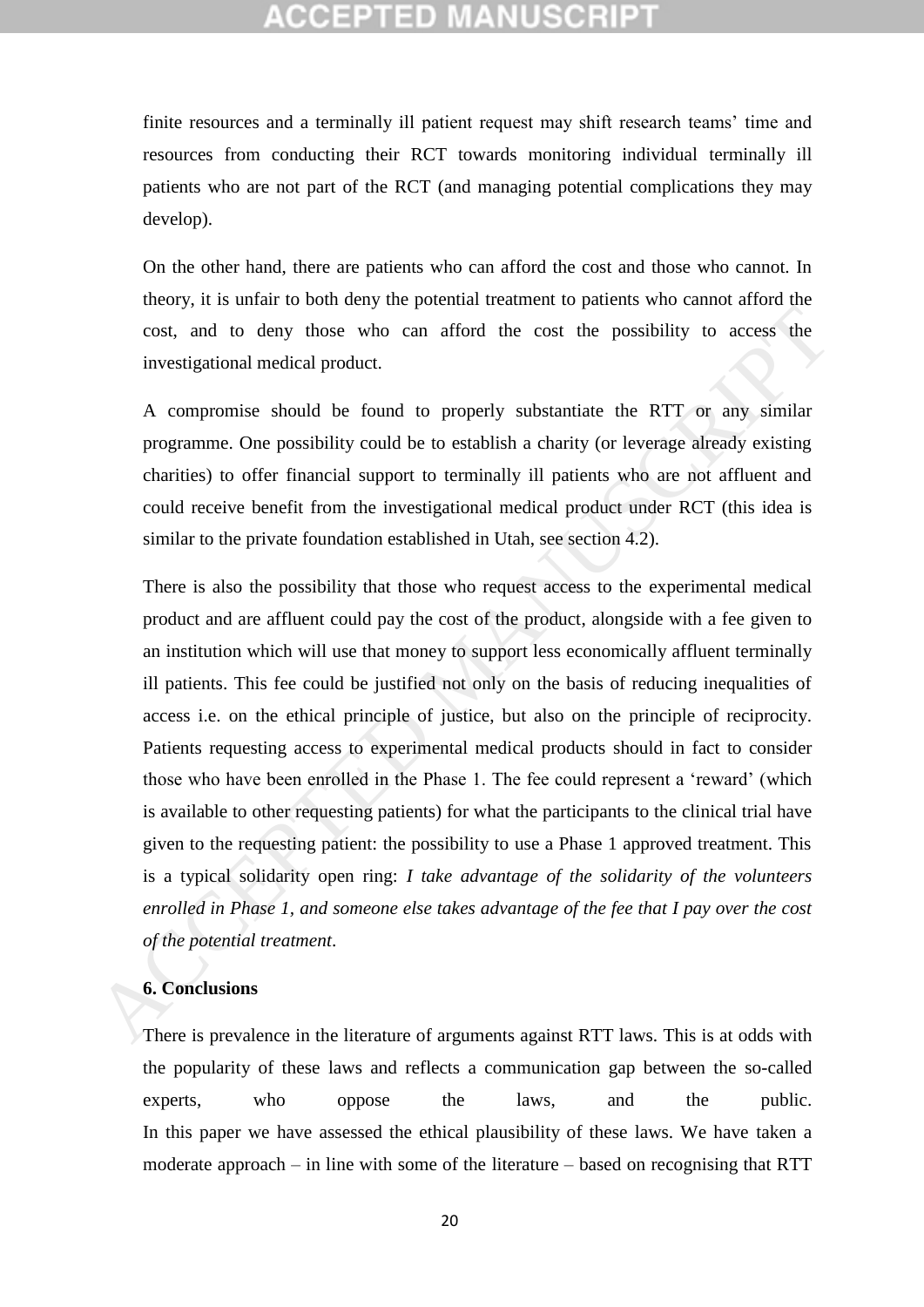# CCEPTED M

laws have contributed to raising awareness about the need to improve end of life care, but that they do not provide effective means to achieve this aim. This is largely because they tend to reduce the complexity of end of life care and the needs of terminally ill patients to issues of access to experimental medical products (and they also propose to do so in an ineffective way). However, whilst such issues might be relevant to some terminally ill patients, and in certain circumstances, there are other equally important aspects – related to the safety and choices of terminally ill patients, and to the rights and perspectives of other stakeholders – which are dangerously overlooked by these laws. On a conceptual level, we have identified a sort of contradiction in RTT laws. They trust (or rely on) medical research to the extent that even its early stage experimental products are 'worth trying' as they may be beneficial, but at the same time they do not trust the process used by medical research to test and develop such products. This is revealing of what we have referred to as a form of 'historical irony' whereby RTT laws represent the current stage of a process of reframing – in an opposite vein – the conditions of patient consent to treatment and to participation in medical research. to the safety and choices of terminally ill patients, and to the rights and perspectives of<br>other stakeholders - which are dangerously overlooked by these laws.<br>On a concepulal level, we have identified a sort of contradic

On a more practical level, we have suggested a multi-pronged strategy based on a set of complementary ethical tools and considerations which might help to address most of the concerns raised by both sides of the RTT laws, respecting the interest and needs of the main stakeholders.

### **Acknowledgments**

This paper was funded by the European School of Oncology.

### **Conflict of interest**

The authors declare no conflict of interest

#### **Vitae**

Daniele Carrieri is a Research Fellow at Egenis, The Centre for the Study of Life Sciences, and at the Wellcome Centre for Cultures and Environments of Health, both based at the University of Exeter.

Fedro Alessandro Peccatori is Scientific Director at the European School of Oncology and Director of the Fertility and Procreation Unit at the European Institute of Oncology, Milan, Italy.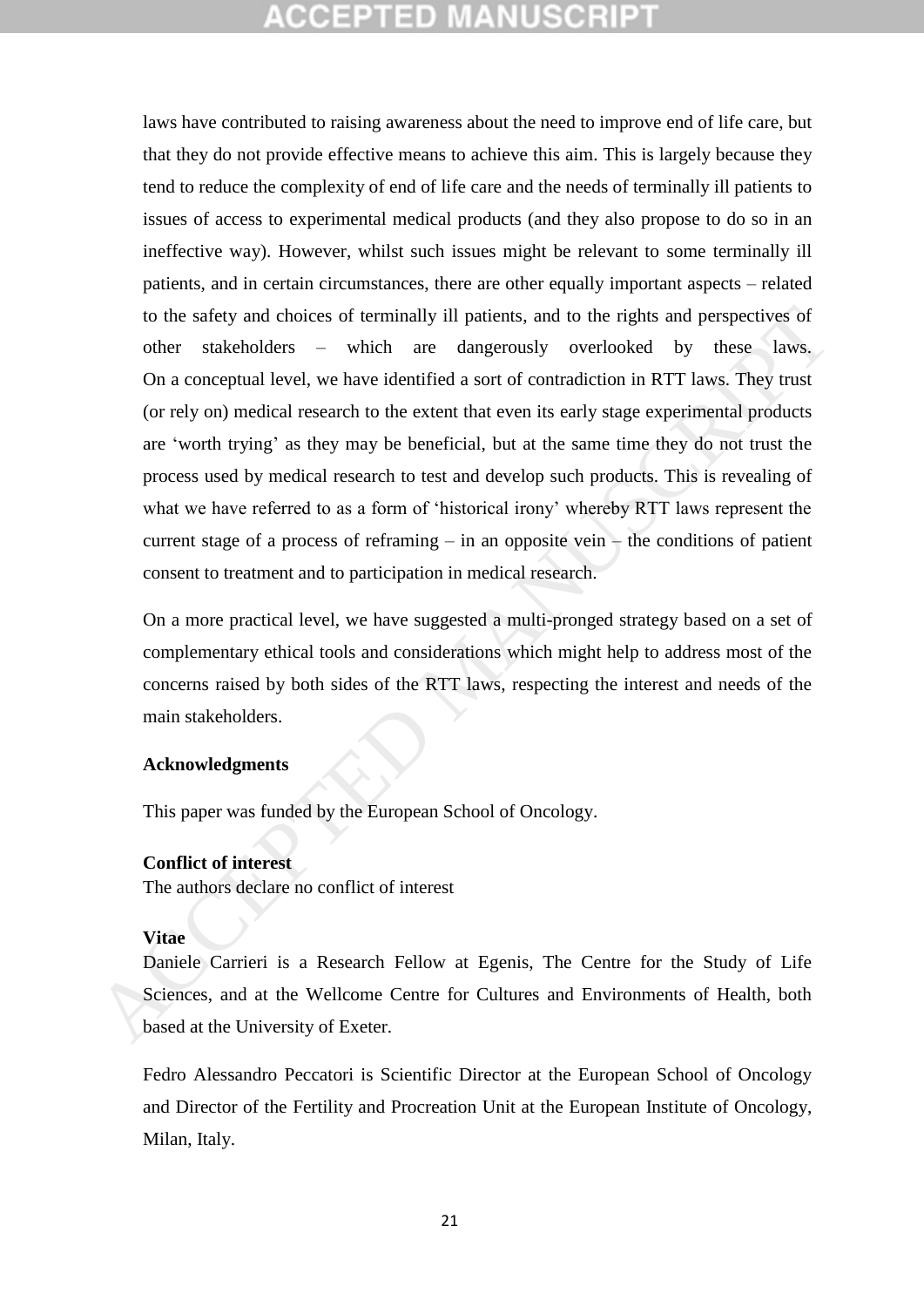# GGEPTED M

Giovanni Boniolo has the chair of Philosophy of Science and Medical Humanities at the Medical School of the University of Ferrara: http://docente.unife.it/giovanni.boniolo

### **Bibliography**

- 1. Bernick E. Book Reviews: The Right to Try by Darcy Olsen. Engage. 2016;17(1):82-9.
- 2. Rubin MJ, Matthews KR. The Impact of Right to Try Laws on Medical Access in the United States. The Baker Instutute Policy Report 2016;66.
- 3. Rubin R. Experts critical of America's right-to-try drug laws. Lancet (London, England). 2015;386(10001):1325-6.
- 4. Leonard EW. Right to experimental treatment: FDA new drug approval, constitutional rights, and the public's health. The Journal of Law, Medicine & Ethics. 2009;37(2):269-79.
- 5. Food & Drug Administration. Individual Patient Expanded Access Applications: Form FDA 3926. 2016.
- 6. Servick K. 'Right to Try'laws bypass FDA for last-ditch treatments. Science. 2014;344(6190):1329-.
- 7. Dresser R. "Right to Try" Laws: The Gap between Experts and Advocates. The Hastings Center report. 2015;45(3):9-10.
- 8. Miller JE, Ross JS, Moch KI, Caplan AL. Characterizing expanded access and compassionate use programs for experimental drugs. BMC research notes. 2017;10(1):350.
- 9. Holbein ME, Berglund JP, Weatherwax K, Gerber DE, Adamo JE. Access to Investigational Drugs: FDA Expanded Access Programs or "Right-to-Try" Legislation? Clinical and translational science. 2015;8(5):526-32. The Baker Institute Policy Report 2016;66.<br>
A Rubin R. Experts critical of America's right-to-try drug laws. Lancet (London, England),<br>
2015;386(10001):1325-6.<br>
A conard EW. Right to experimental treatment: FDA new drug a
- 10. Ciani O, Buyse M, Drummond M, Rasi G, Saad ED, Taylor RS. Time to review the role of surrogate end points in health policy: state of the art and the way forward. Value in Health. 2017;20(3):487-95.
- 11. World Health Organization. Ethical considerations for use of unregistered interventions for Ebola virus disease (EVD). 2014.
- 12. Wellcome Trust UK. Ebola Treatment Trials to Be Fast-Tracked in West Africa.
- 13. Meyerson D. Medical Negligence Determinations, the "Right to Try," and Expanded Access to Innovative Treatments. Journal of bioethical inquiry. 2017.
- 14. Lieu CH, Sorkin A, Messersmith WA. Right to try? Journal of clinical oncology : official journal of the American Society of Clinical Oncology. 2015;33(13):1518.
- 15. Kirchoff MC, Pierson JF. Considerations for Use of Investigational Drugs in Public Health Emergencies. Therapeutic innovation & regulatory science. 2017;51(2):146-52.
- 16. Cooper CJ, Khan Mirzaei M, Nilsson AS. Adapting Drug Approval Pathways for Bacteriophage-Based Therapeutics. Frontiers in microbiology. 2016;7:1209.
- 17. Piel J. Informed Consent in Right-To-Try Cases. The journal of the American Academy of Psychiatry and the Law. 2016;44(3):290-6.
- 18. Caplan A. Medical Ethicist Arthur Caplan Explains Why He Opposes 'Right-to-Try' Laws. Oncology (Williston Park, NY). 2016;30(1):8.
- 19. Kase NM. Do Right to Try Laws Undermine the FDA'S Authority? An Examination of the Consequences of Unlimited Access to Unapproved Drugs. The Journal of legal medicine. 2015;36(3-4):420-41.
- 20. Cohen-Kurzrock BA, Cohen PR, Kurzrock R. Health policy: The right to try is embodied in the right to die. Nature reviews Clinical oncology. 2016;13(7):399-400.
- 21. Goldwater Institute. Right to Try Model Legislation. 2014.
- 22. Zettler PJ, Greely HT. The strange allure of state "right-to-try" laws. JAMA internal medicine. 2014;174(12):1885-6.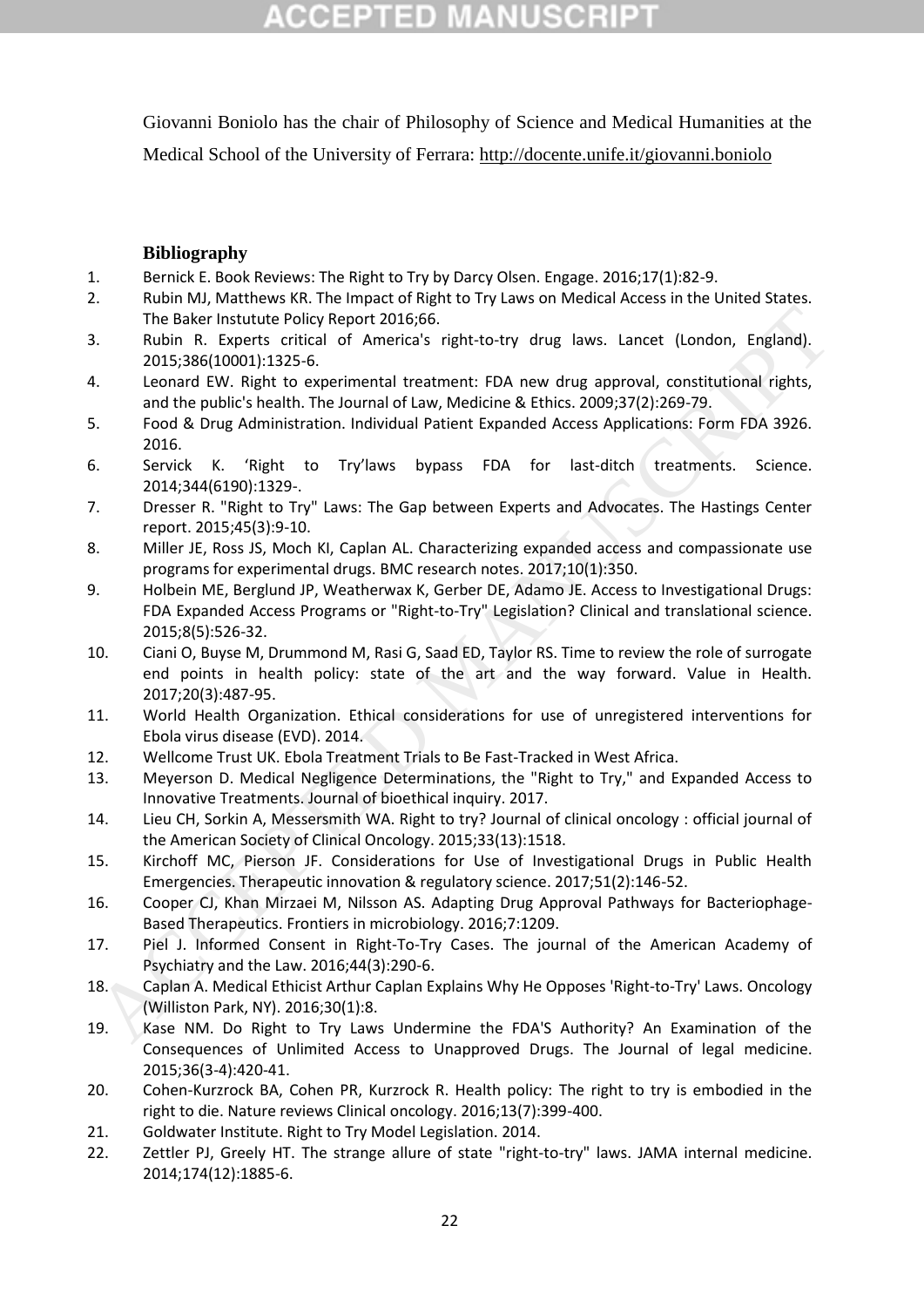# **CCEPTED MANUSCR**

- 23. Knoepfler PS. From bench to FDA to bedside: US regulatory trends for new stem cell therapies. Advanced drug delivery reviews. 2015;82-83:192-6.
- 24. Shapiro RS. Reconciling States' "Right to Try" Legislation and FDA's Expanded Access Program. Therapeutic innovation & regulatory science. 2017;51(2):153-6.
- 25. Yang YT, Chen B, Bennett C. "Right-to-Try" Legislation: Progress or Peril? Journal of clinical oncology : official journal of the American Society of Clinical Oncology. 2015;33(24):2597-9.
- 26. Hoerger M. Right-to-try laws and individual patient "compassionate use" of experimental oncology medications: A call for improved provider-patient communication. Death studies. 2016;40(2):113-20.
- 27. Hart JT. The inverse care law. The Lancet. 1971;297(7696):405-12.
- 28. Hay M, Thomas DW, Craighead JL, Economides C, Rosenthal J. Clinical development success rates for investigational drugs. Nature biotechnology. 2014;32(1):40-51.
- 29. Caplan AL, Bateman-House A. Should patients in need be given access to experimental drugs? Expert opinion on pharmacotherapy. 2015;16(9):1275-9.
- 30. Bateman-House A, Kimberly L, Redman B, Dubler N, Caplan A. Right-to-try laws: hope, hype, and unintended consequences. Annals of internal medicine. 2015;163(10):796-7.
- 31. Darrow JJ, Avorn J, Kesselheim AS. New FDA Breakthrough-Drug Category Implications for Patients. New England Journal of Medicine. 2014;370(13):1252-8.
- 32. Jacob JA. Questions of Safety and Fairness Raised as Right-to-Try Movement Gains Steam. Jama. 2015;314(8):758-60.
- 33. Smith TJ, Temin S, Alesi ER, Abernethy AP, Balboni TA, Basch EM, et al. American Society of Clinical Oncology Provisional Clinical Opinion: The Integration of Palliative Care Into Standard Oncology Care. Journal of Clinical Oncology. 2012;30(8):880-7.
- 34. Frank AW. The Wounded Storyteller: Body, illness, and Ethics: University of Chicago Press; 2013.
- 35. Gawande A. Being mortal: medicine and what matters in the end: Metropolitan Books; 2014.
- 36. Annoni M, Schiavone G, Chiapperino L, Boniolo G. Constructing the Medical Humanities gaze. Critical reviews in oncology/hematology. 2012;84:S5-S10.
- 37. Friedman LM, Furberg C, DeMets DL, Reboussin DM, Granger CB. Fundamentals of clinical trials: Springer; 2010.
- 38. National Commission for the Protection of Human Subjects of Biomedical and Behavioral Research. The Belmont Report: Ethical Principles and Guidelines for the Protection of Human Subjects of Research-the National Commission for the Protection of Human Subjects of Biomedical and Behavioral Research: US Government Printing Office; 1978. 7.7. Histriff. The inverse care law. The lancett 1971;2397/0869/405-112. Histriff. The inversigational drugs, Nature bitchcology, 2014;321/140-51.<br>
48. Histriff. The inversigational drugs, Nature bitchcology, 2014;321/140
- 39. Sanchini V, Bonizzi G, Disalvatore D, Monturano M, Pece S, Viale G, et al. A Trust-Based Pact in Research Biobanks. From Theory to Practice. Bioethics. 2016;30(4):260-71.
- 40. Boniolo G, Di Fiore PP, Pece S. Trusted consent and research biobanks: towards a 'new alliance'between researchers and donors. Bioethics. 2012;26(2):93-100.
- 41. Prainsack B, Buyx A. Solidarity in Biomedicine and Beyond: Cambridge University Press; 2017.
- 42. O'neill O. Autonomy and trust in bioethics: Cambridge University Press; 2002.
- 43. Newson AJ, Leonard SJ, Hall A, Gaff CL. Known unknowns: building an ethics of uncertainty into genomic medicine. BMC medical genomics. 2016;9(1):57.
- 44. Boniolo G, Sanchini V. Ethical Counselling and Medical Decision-Making in the Era of Personalised Medicine. Boniolo G, Sanchini V, editors: Springer International Publishing; 2016.
- 45. Mishler EG. Research Interviewing: Context and Narrative: Harvard University Press; 1986.
- 46. Surbone A. Truthfulness of More Optimistic vs Less Optimistic Messages for Patients With Advanced Cancer. JAMA oncology. 2015;1(5):687-8.
- 47. Surbone A. Telling the truth to patients with cancer: what is the truth? The Lancet Oncology. 2006;7(11):944-50.
- 48. Boniolo G. The Art of Deliberating: Democracy, Deliberation and the Life Sciences Between History and Theory: Springer; 2012.